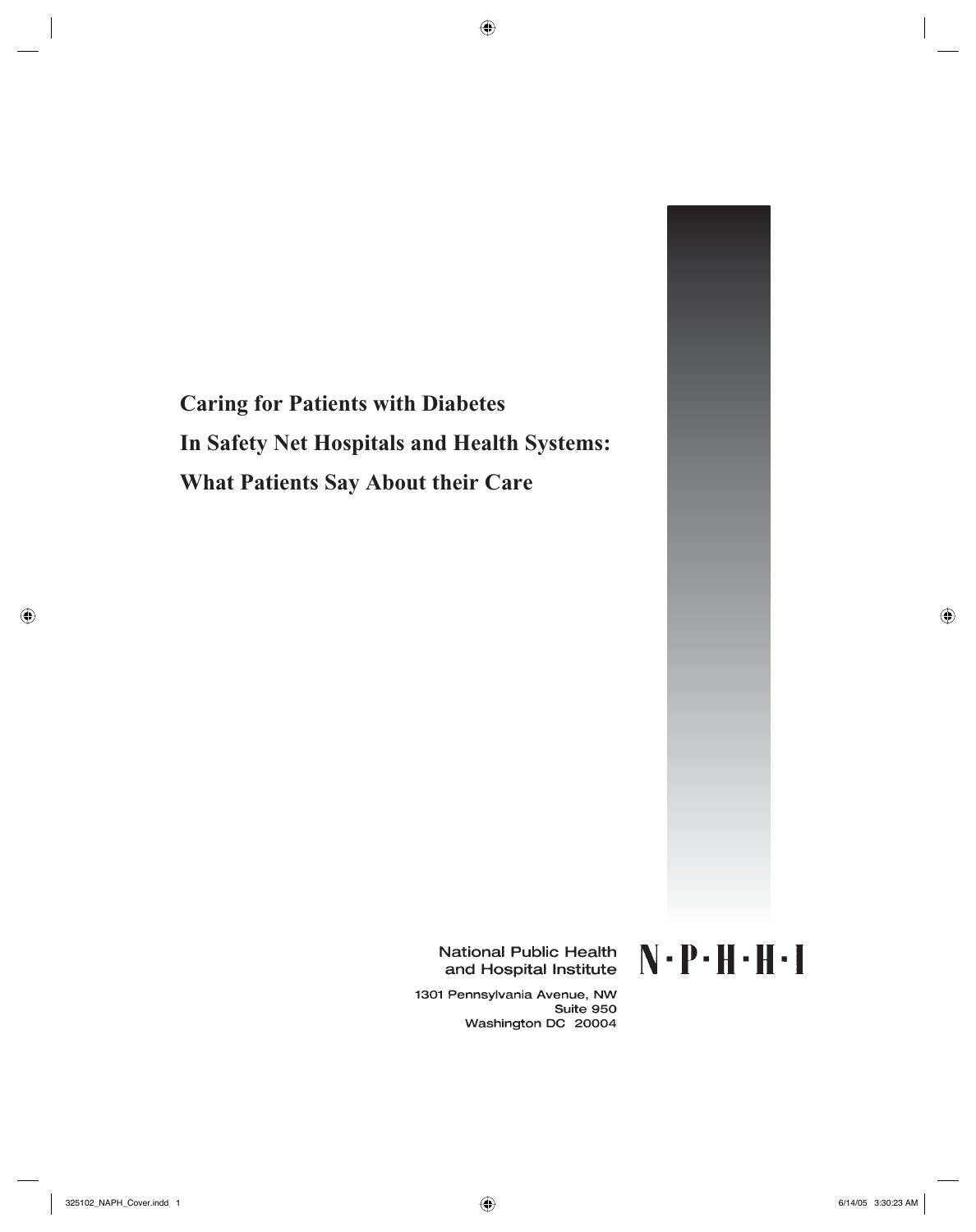**Caring for Patients with Diabetes In Safety Net Hospitals and Health Systems: What Patients Say About Their Care**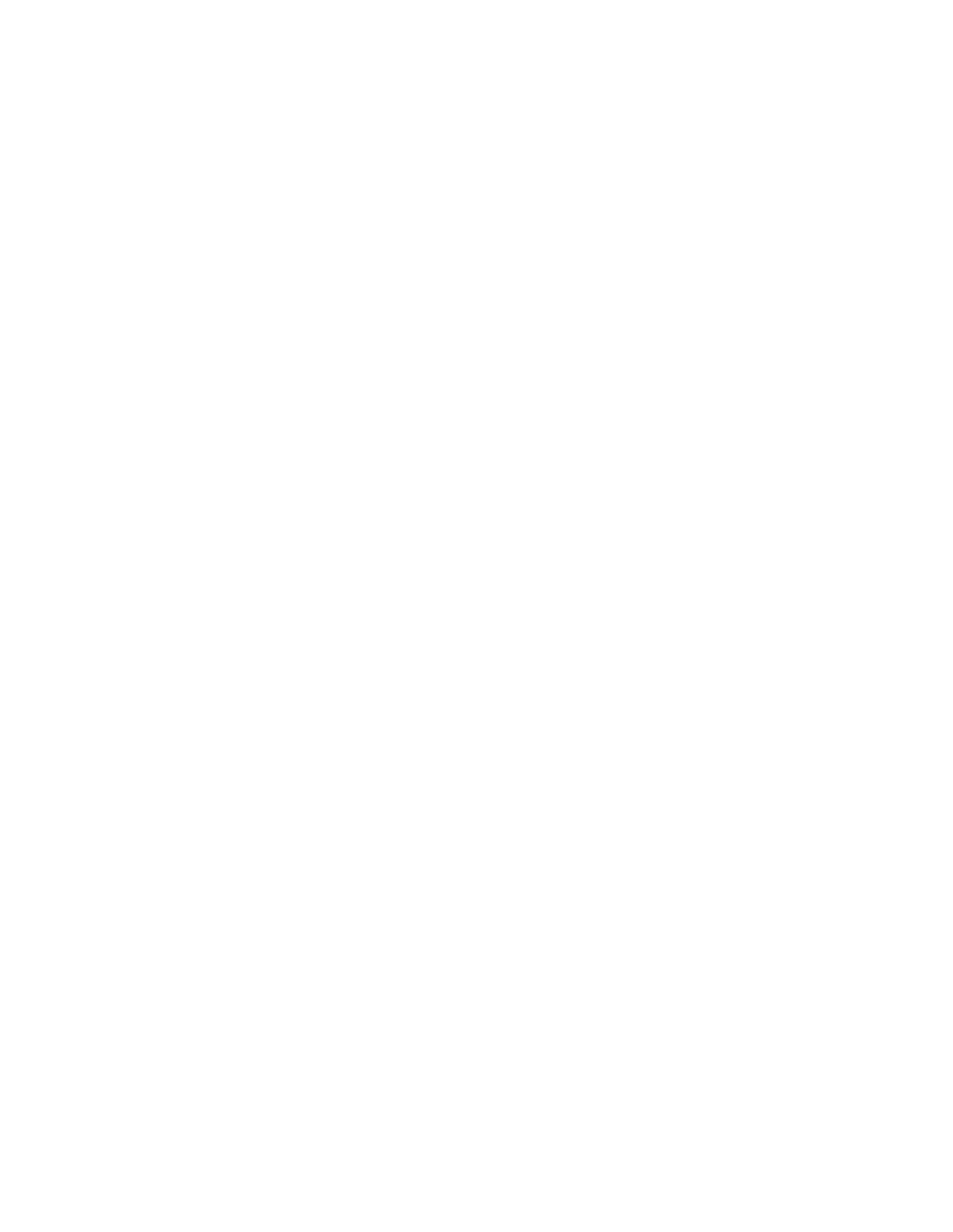# **Caring for Patients with Diabetes In Safety Net Hospitals and Health Systems: What Patients Say About Their Care**

Marsha Regenstein, PhD Jennifer Huang, MS Dean Schillinger, MD Daniel Lessler, MD, MHA Brendan Reilly, MD Melanie Brunt, MD, MPH Jolene Johnson, MD John Piette, PhD

#### **June 2005**

Support for this research was provided by The Commonwealth Fund. The views presented here are those of the authors and should not be attributed to The Commonwealth Fund or its directors, officers, or staff.

**National Public Health and Hospital Institute Washington DC**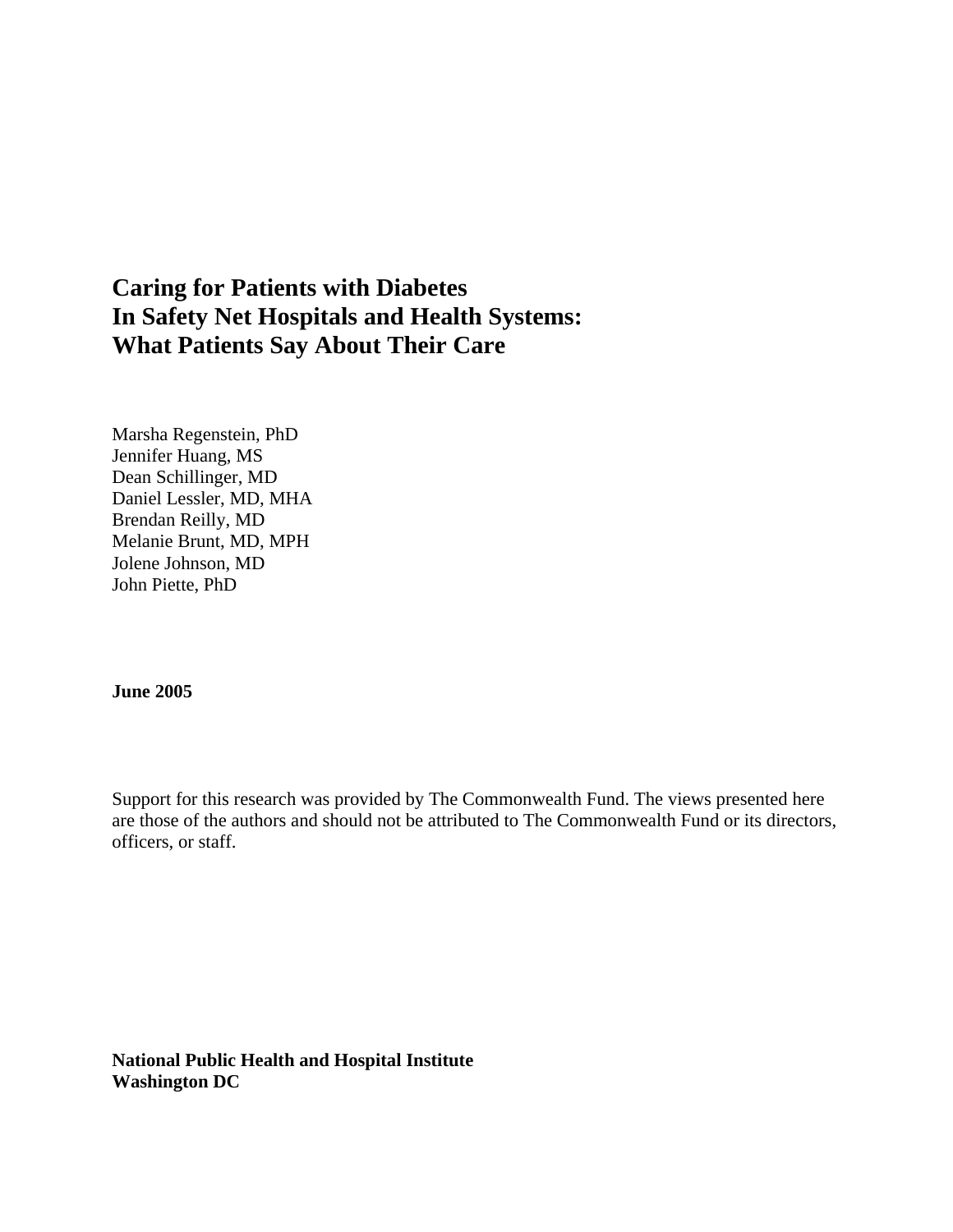#### **Acknowledgments**

The authors would like to thank The Commonwealth Fund, and in particular, Anne Beal, MD, MPH, senior program officer for the Fund's Program on Quality of Care for Underserved Populations, for her continued support and guidance throughout the project. We would also like to acknowledge John McKay, president of Multicultural Connections, for his assistance in fielding the survey.

Co-principal investigators at each of the Consortium hospital systems provided ongoing support to this project. Their guidance and assistance were critical to the success of the endeavor, and the authors thank them for their participation and the participation of many others at their organizations.

We would like to thank Arsenio DeGuzman for his assistance on the project. Also, we are grateful to Karen Jones for her advice and technical assistance with analyses.

#### **Authors' Affiliations**

**Marsha Regenstein, PhD, and Jennifer Huang, MS**  National Public Health and Hospital Institute Washington, DC

**Dean Schillinger, MD**  University of California, San Francisco San Francisco, CA

**Daniel Lessler, MD, MHA**  Harborview Medical Center Seattle, WA

**Brendan Reilly, MD**  John H. Stroger, Jr. Hospital of Cook County Chicago, IL

**Melanie Brunt, MD, MPH**  Cambridge Health Alliance Cambridge, MA

#### **Jolene Johnson, MD**

LSU Health Sciences Center Health Care Services Division Statewide Diabetes Disease Management Initiative, LSU Earl K. Long Medical Center Baton Rouge, LA

#### **John Piette, PhD**

The Center for Practice Management and Outcomes Research, The Department of Veterans Affairs, Ann Arbor Healthcare System, and The Department of Internal Medicine, University of Michigan Medical School Ann Arbor, MI

The complete text of this publication is available for download in the publications area of the NAPH Web site, www.naph.org, as an Adobe Acrobat pdf file.

Copyright © 2005 by the National Public Health and Hospital Institute. All rights reserved. Printed in the United States of America.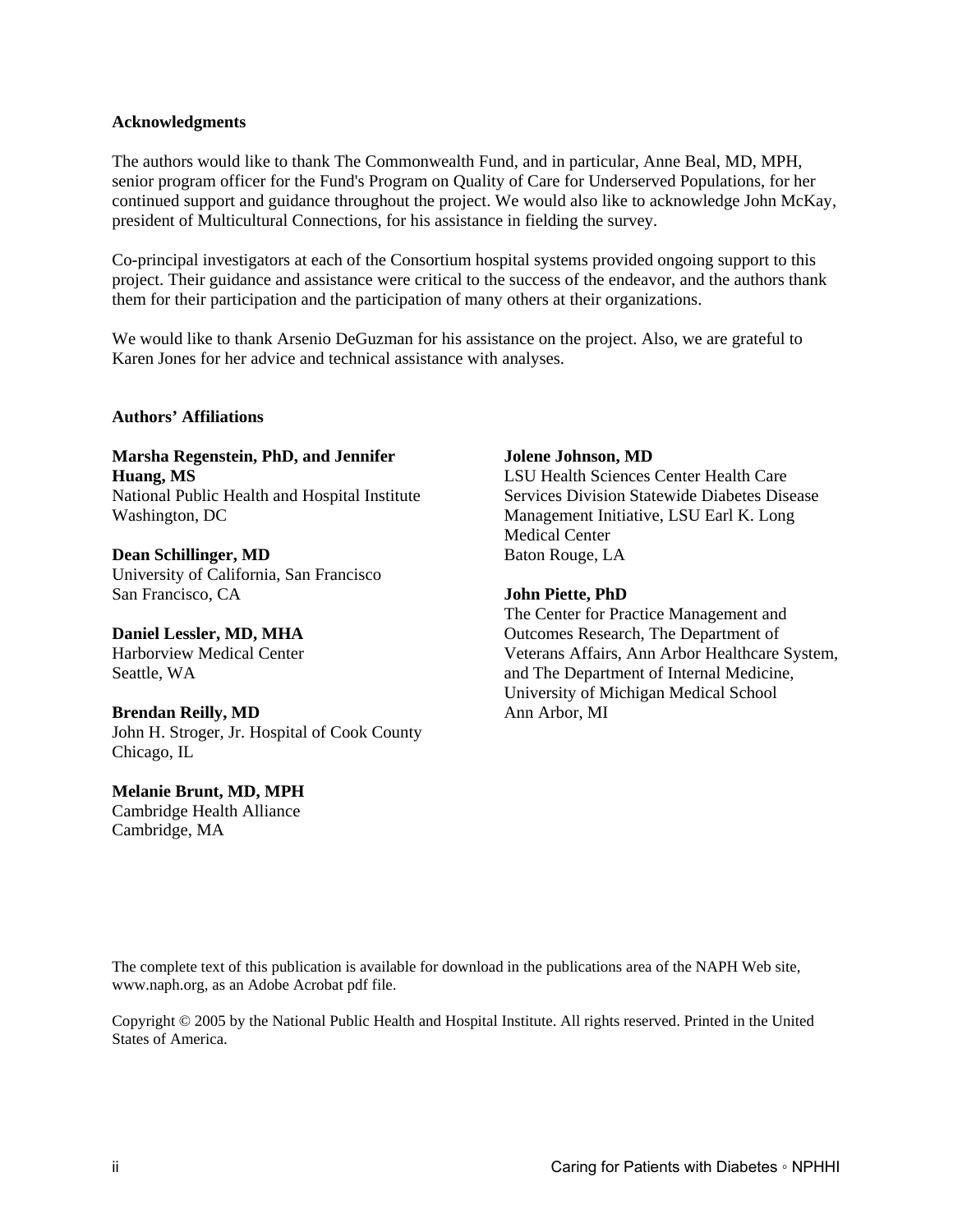# **Contents**

| Health Status, Diabetes Control, Experiences with Pain and Depression 12 |
|--------------------------------------------------------------------------|
|                                                                          |
|                                                                          |
|                                                                          |
|                                                                          |
|                                                                          |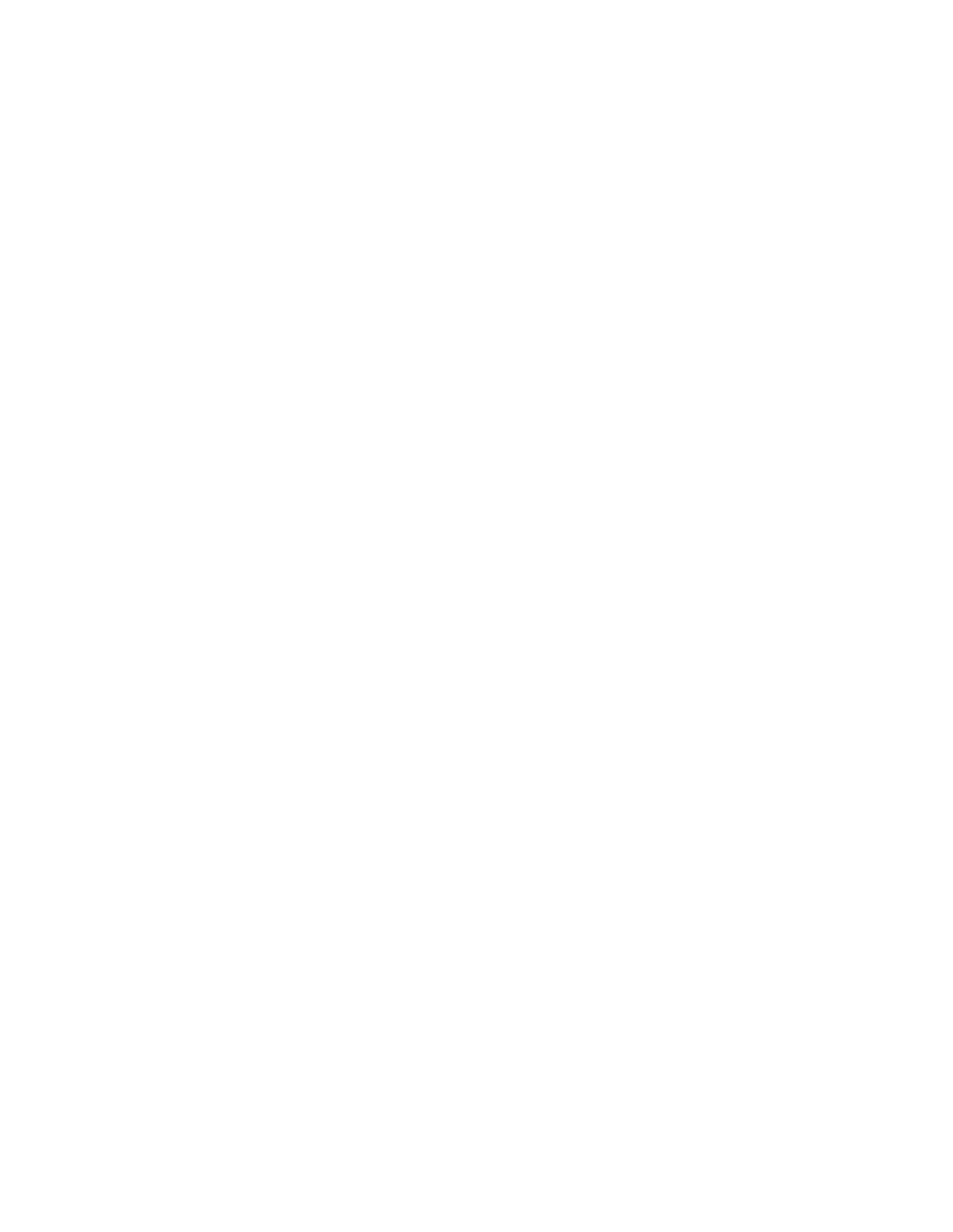#### **Executive Summary**

Safety net hospitals and health systems are among the largest providers of diabetes care in the nation. Each year, public hospitals and health systems see millions of patients with chronic diseases and provide critical health services in primary and specialty care outpatient clinics, emergency departments, and inpatient settings. Unlike community health centers, which concentrate on primary care, or public health departments, which focus on preventive services, public hospital systems can provide low-income and vulnerable patients with a broad and coordinated set of services that address the complexities associated with diabetes and other chronic diseases.

In 2002, with support from The Commonwealth Fund, the National Public Health and Hospital Institute (NPHHI) created a consortium of safety net hospital systems to work together to address common concerns regarding the care of patients with diabetes. As part of that project, NPHHI conducted a survey of patients with diabetes who received at least some of their care from four Consortium hospital systems: Cambridge Health Alliance; Community Health Network of San Francisco/San Francisco General Hospital; Cook County Bureau of Health Services; and LSU/Medical Center of Louisiana at New Orleans. Patients were surveyed on multiple domains of care, including overall satisfaction, access to important diabetes-related services, selfmanagement, health status, and communication with their health care providers.

This effort, known as the *Consortium for Quality Improvement in Safety Net Hospitals and Health Systems*, was the first initiative of its kind to bring a group of safety net hospital systems together to examine quality of care provided for diabetes patients. The work of the Consortium underscores the critical role that safety net hospital systems play in delivering high-quality diabetes care to a patient population that is primarily low income, ethnically and racially diverse, and that has high rates of literacy problems. The study signals the need for comprehensive programs to support the care of vulnerable patients with chronic conditions and highlights areas for improved communication between providers and patients. Project outcomes can be summarized around several major findings: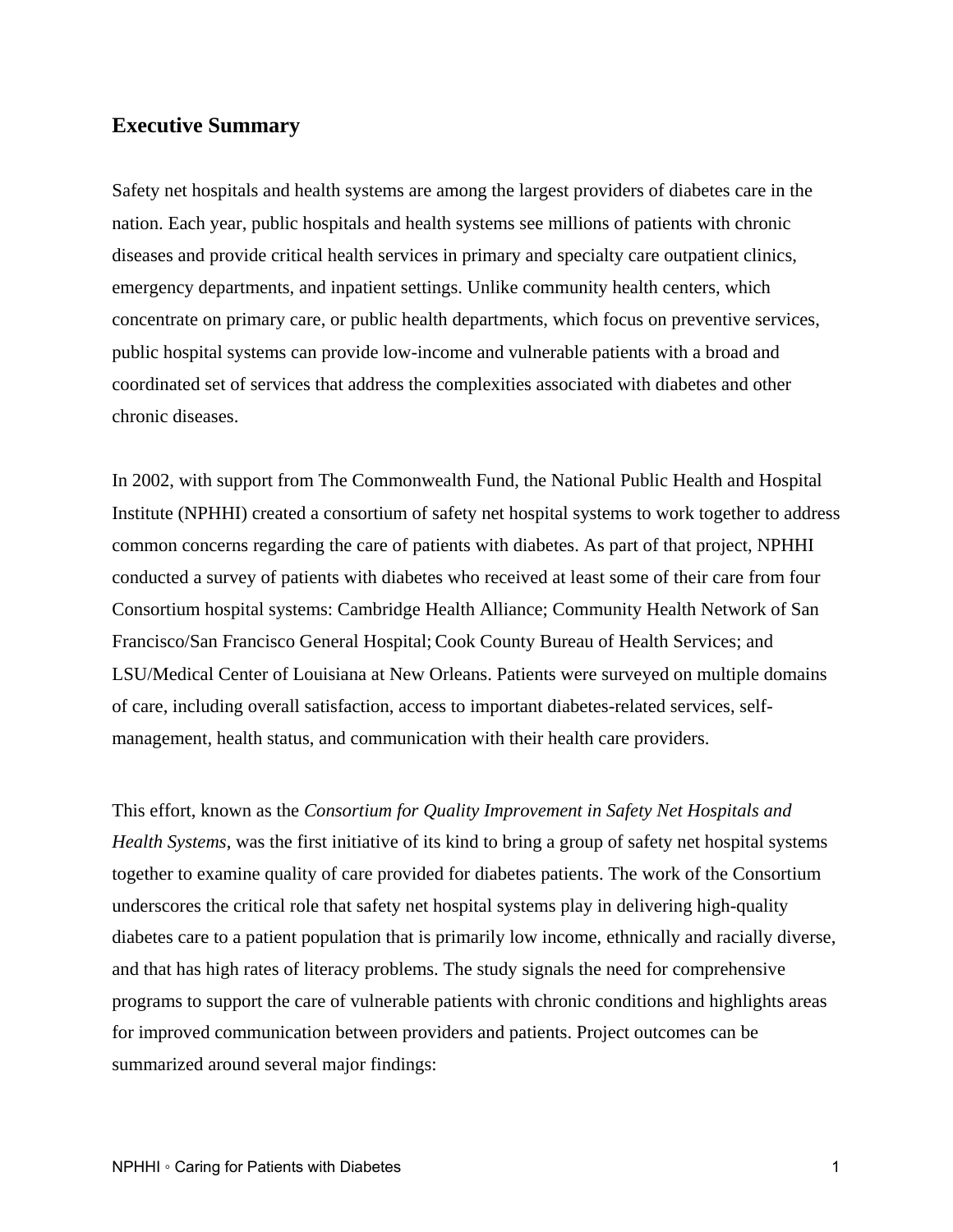- Although Consortium members care for large numbers of patients with diabetes who are racially and ethnically diverse, low income or uninsured, and often with limited English or literacy proficiency, the study found few significant differences among racial groups regarding assessment of health status and access to care.
- Despite programs at safety net hospitals to increase access to care for patients, uninsured patients continue to report poorer control of their diabetes and disparities in access to care. Compared with patients with any insurance coverage, fewer uninsured patients reported having a primary care provider and more reported skipping medications due to cost.
- Up to one-third of the patients at Consortium hospital systems reported having languages other than English as their primary language, and one-quarter reported having health literacy problems. Patients commonly reported problems understanding basic instructions involved in diabetes management. Safety net hospital systems are continually challenged to provide culturally and linguistically appropriate services for their diverse populations. Appropriate provider-patient communication becomes a particularly salient issue for patients with chronic illnesses like diabetes that require selfmanagement and understanding of providers' instructions. More research is necessary to understand the cultural and linguistic needs of various patient populations and to design targeted programs that address these needs in the context of comprehensive care management.
- The NPHHI study revealed the importance of providing comprehensive care that draws on relevant health professionals in the management of chronic illness. Diabetes teams should be expanded to include health care professionals and social workers able to address the variety of factors that affect diabetes care for low-income and minority patients. Much more work is necessary to develop comprehensive, tailored diabetes management programs that take into account literacy, language, and co-morbidities.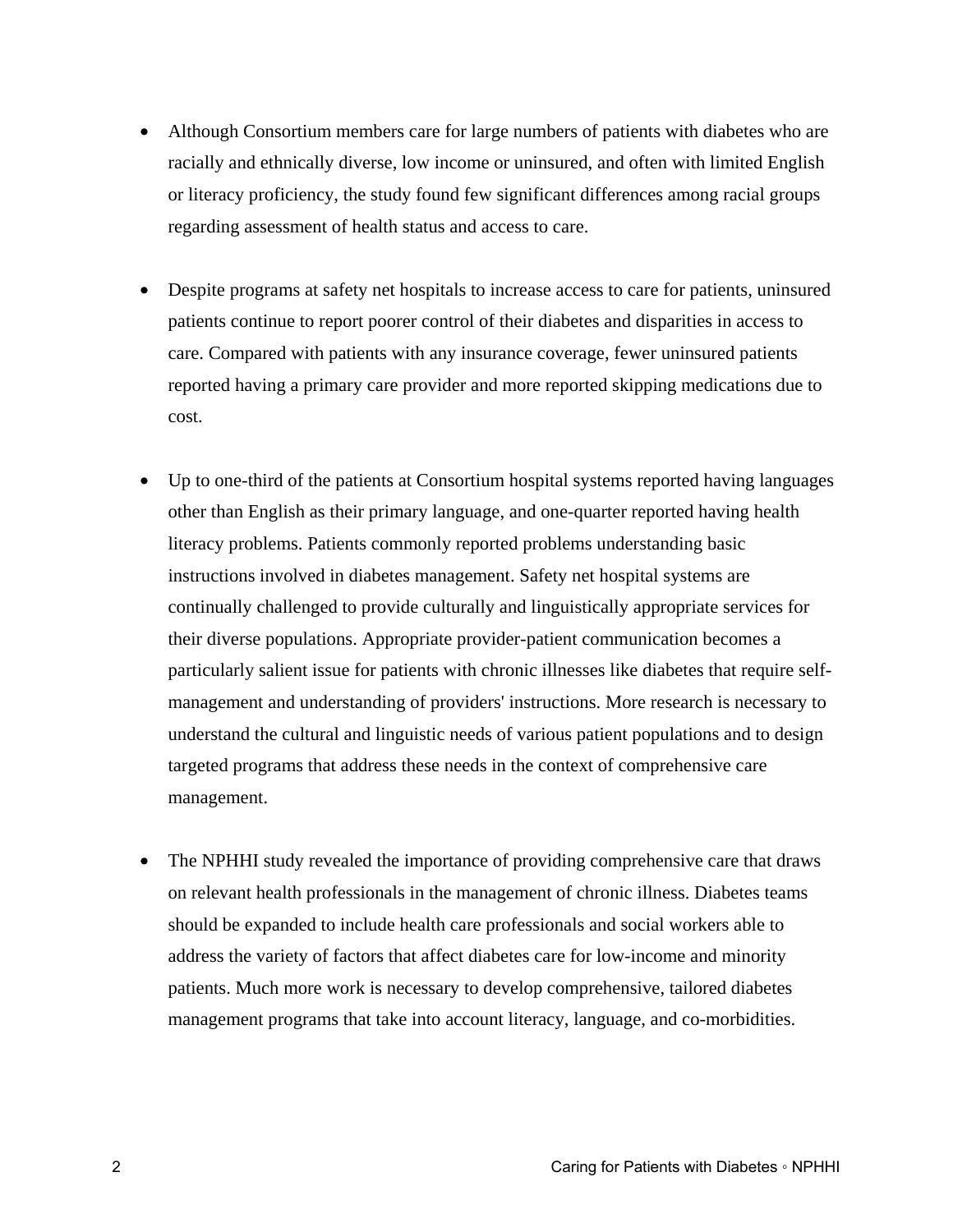- The study identified several key areas for improvement in care for patients with diabetes in safety net hospitals, specifically around patient-provider communication. In general, survey respondents reported few problems with the care they received and their communication with providers, but not consistently across race and ethnicity. A sizable group of patients (one-quarter or more) reported having difficulty understanding their providers' use of medical terminology, identified a need for improved communication, or noted the providers' failure to take into account the patient's religion or culture.
- Although patients generally identified few problems with the care they received, a remarkably high proportion of survey respondents indicated they were in fair or poor health and/or had pain that interfered with their ability to exercise. In part, this is a reflection of the experiences of patient populations in safety net hospital systems, who tend to suffer from co-morbidities such as heart disease and depression.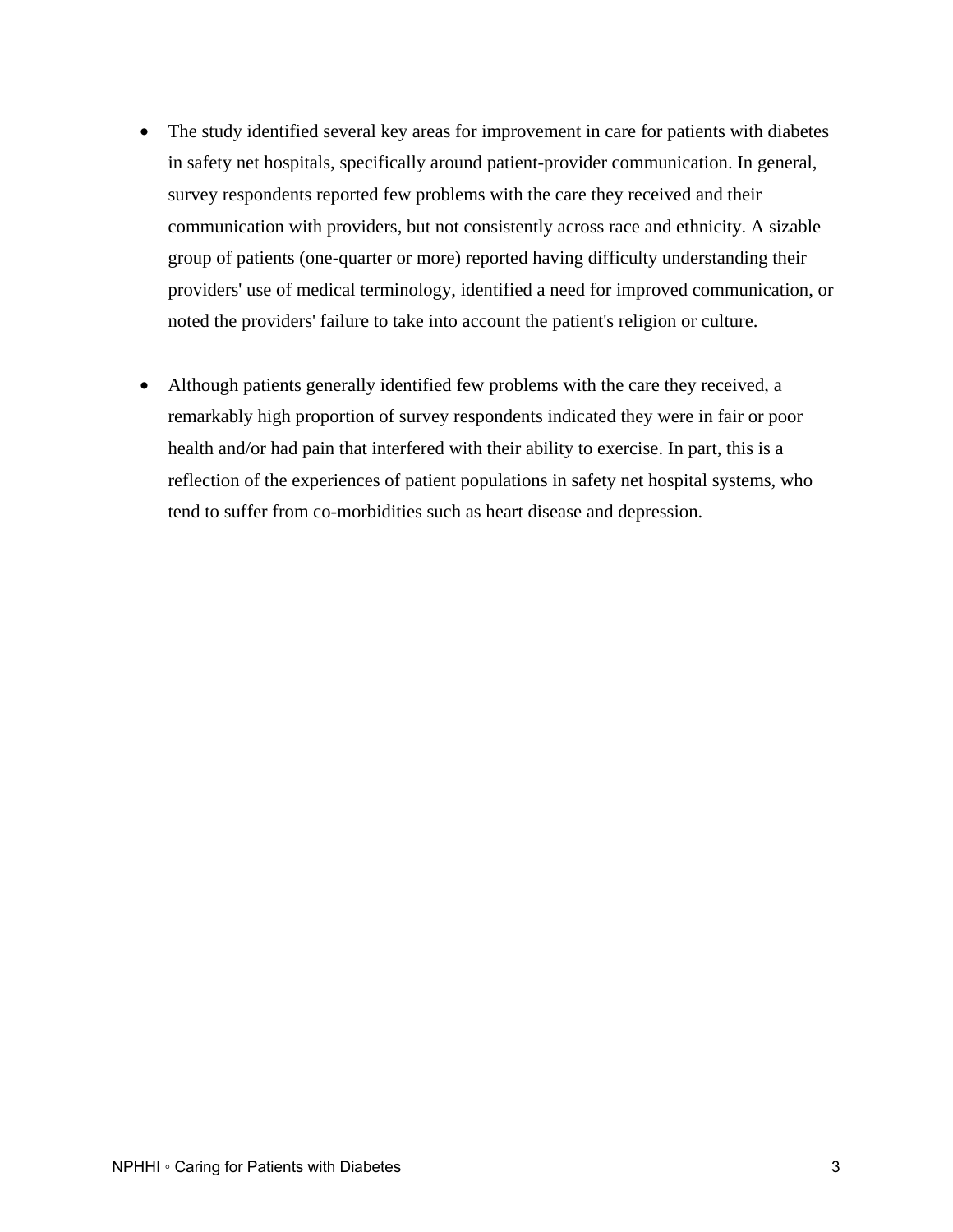## **Introduction**

Safety net hospitals and health systems are among the largest providers of diabetes care in the nation. Each year, public hospitals and health systems see millions of patients with chronic diseases and provide critical health services in primary and specialty care outpatient clinics, emergency departments, and inpatient settings. Unlike community health centers, which concentrate on primary care, or public health departments, which focus on preventive services, public hospital systems can provide low-income and vulnerable patients with a broad and coordinated set of services that address the complexities associated with diabetes and other chronic diseases.

In 2002, with support from The Commonwealth Fund, the National Public Health and Hospital Institute (NPHHI) created a consortium of safety net hospital systems to work together to address common concerns regarding the care of patients with diabetes.1 The goal of the *Consortium for Quality Improvement in Safety Net Hospitals and Health Systems* was to develop information about the care of patients with diabetes in safety net hospital systems and to share lessons about effective clinical practice across a broader group of safety net providers.

This report presents findings from surveys of patients who received care for diabetes from four of the NPHHI Consortium hospital systems. The Consortium selected diabetes as a starting point, with the expectation that additional cross-institutional projects would concentrate on other common concerns related to chronic disease management.

Diabetes is one of the nation's most critical public health concerns. An estimated 18 million people in the U.S. have type-2 diabetes, and the incidence of the disease is growing at an alarming rate.<sup>2</sup> According to the Centers for Disease Control and Prevention (CDC), 29 million

 $\overline{a}$ 

<sup>&</sup>lt;sup>1</sup> See: M. Regenstein, J. Huang, et al., *Caring for Patients with Diabetes in Safety Net Hospitals and Health Systems* (New York: The Commonwealth Fund, 2005).

<sup>&</sup>lt;sup>2</sup> National Institute of Diabetes and Digestive and Kidney Diseases, National Diabetes Information Clearinghouse. "National Diabetes Statistics," April 2004. NIH Publication No. 04-3892.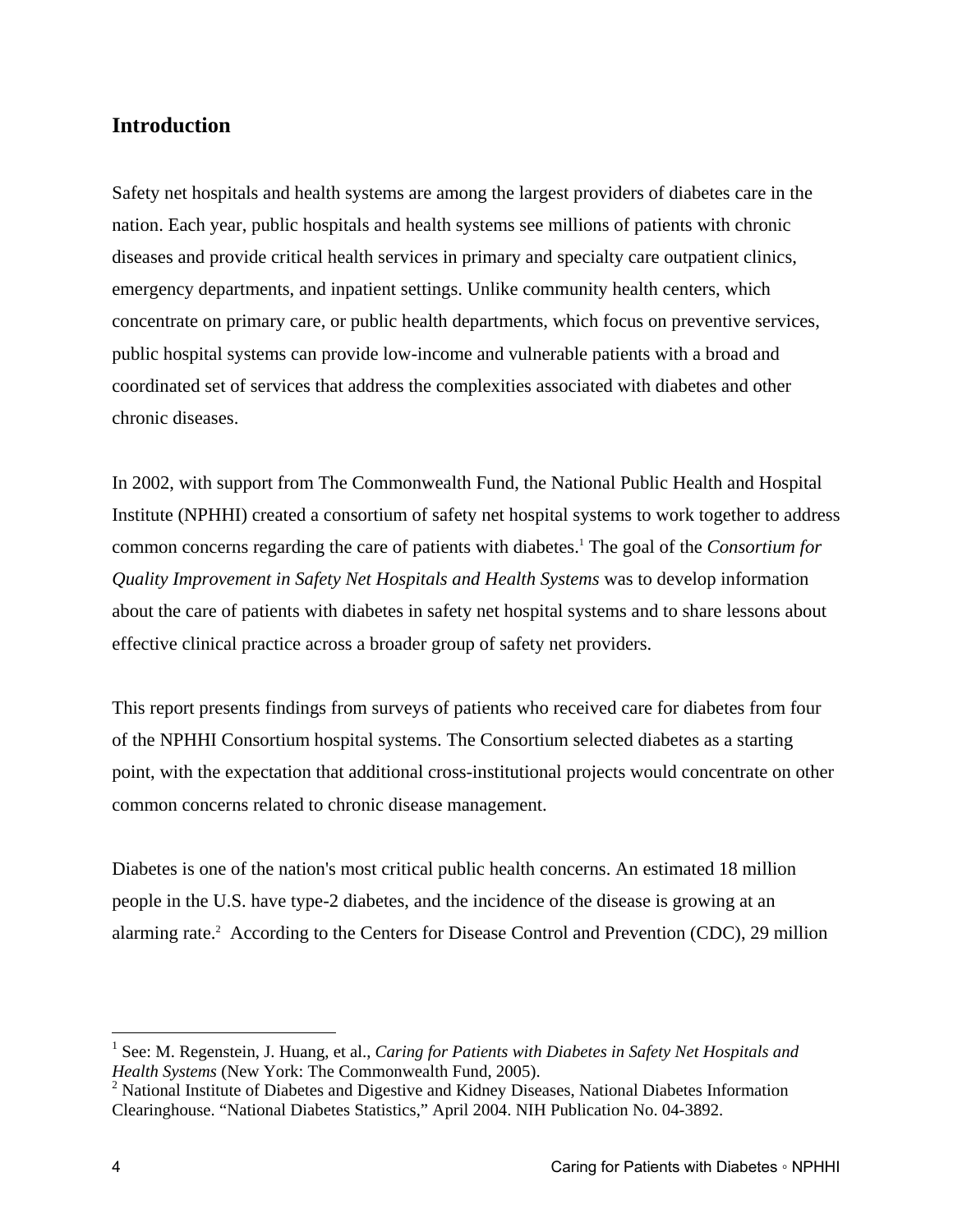Americans will be diagnosed with diabetes in 2050, compared with about 11 million today.<sup>3</sup> Diabetes is the sixth leading cause of death in the United States, and its incidence disproportionately affects patients of racial and ethnic minority groups and the poor.<sup>4</sup> Minority group patients with diabetes are also at higher risk of developing microvascular complications of diabetes and having lower limb amputations than non-minorities.<sup>5</sup>

Diabetes care is expensive; people with diabetes have health care costs that are, on average, three times greater than costs for people without diabetes.<sup>6</sup> In addition, diabetes is the leading cause of end-state renal disease (ESRD) in the U.S., accounting for 44 percent of new cases.<sup>7</sup> Black patients continue to have the highest prevalence of ESRD, at more than three times the national rate.

Nowhere is the diabetes epidemic felt more directly than in safety net hospital systems—health care providers with a common mission to provide high-quality, accessible care for all patients in their communities. Safety net hospital systems often have large patient populations who are members of racial and ethnic minorities. In a study of patients at large metropolitan safety net hospital systems, the National Association of Public Hospitals and Health Systems (NAPH) found that nearly three-quarters of ambulatory care visits were provided to non-white patients.<sup>8</sup> These hospital systems also have many patients with limited English proficiency (LEP).

1

 $3$  J.P. Boyle et al. "Projection of Diabetes Burden Through 2050: Impact of Changing Demography and Disease Prevalence in the U.S.," *Diabetes Care* 24 (November 2001): 1936-1940.

<sup>4</sup> E. Arias et al. "Deaths: Final Data for 2001," *National Vital Statistics Reports* 52 (September 2003): 1- 115. J.W. Lucas, J.S. Chiller, V. Benson. National Center for Health Statistics. "Summary Health Statistics for U.S. Adults: National Health Interview Survey, 2001," *Vital and Health Statistics* 10 (January 2004): Tables 7 and 8.<br> $5 \text{ A. Spigend.}$  "Disharity IM What"

A. Spiegel. "Diabesity™ What Are Our Priorities? What Are The Research Challenges?" National Institute of Diabetes and Digestive and Kidney Diseases, National Institutes of Health.

http://www.shapeup.org/profcenter/diabesity/Spiegel3.htm (accessed July 20, 2004)

<sup>&</sup>lt;sup>6</sup> P. Hogan, T. Dall, P. Nikolov. American Diabetes Association. "Economic Costs of Diabetes in the U.S. in 2002," *Diabetes Care* 26 (March 2003): 917-932.

<sup>&</sup>lt;sup>7</sup> National Institute of Diabetes and Digestive and Kidney Diseases, National Diabetes Information Clearinghouse. "National Diabetes Statistics."

http://diabetes.niddk.nih.gov/dm/pubs/statistics/index.htm#13 (accessed November 1, 2004).

<sup>&</sup>lt;sup>8</sup> M. Regenstein and J. Shearer. *NAPH Ambulatory Care Source Book: Findings from the 2001 NAPH Ambulatory Care Survey*. (Washington DC: The National Association of Public Hospitals and Health Systems, 2002).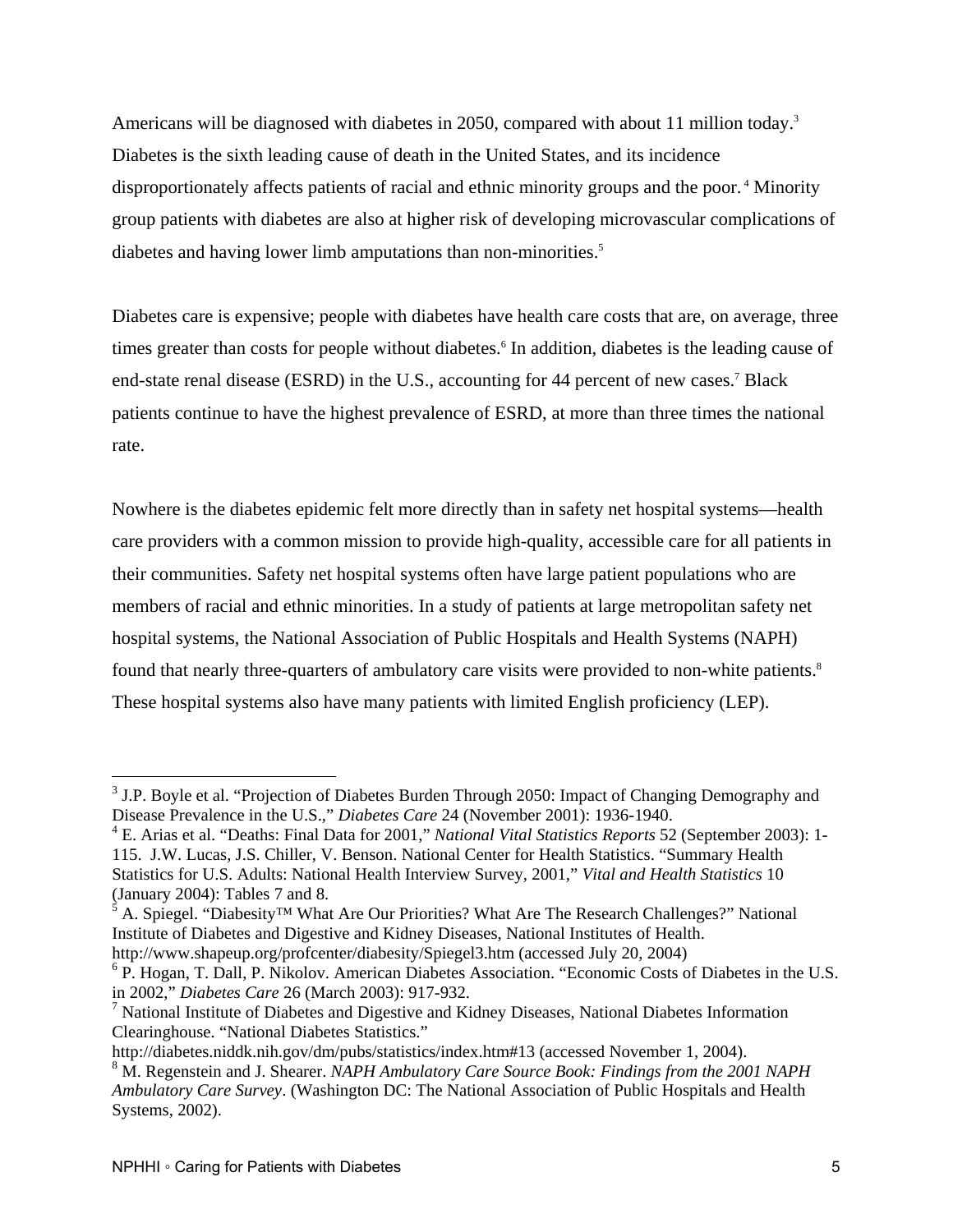Because minority populations have a higher incidence of diabetes, safety net hospitals are among the largest providers of diabetes care in the nation. The Cook County Bureau of Health Services, a public hospital system that includes two acute care hospital systems, primary and specialty outpatient clinics, and a network of over 30 community-based ambulatory care sites, provides care to about 30,000 patients with diabetes. The sheer volume of patients presents an immense challenge, made greater by the large proportion of patients who have limited English proficiency, limited resources, and low literacy.

Diabetes care is a complex task, and safety net hospital systems use a variety of tools and practices to help patients manage their chronic health conditions. These health systems must customize protocols and care management programs to meet the specialized clinical and nonclinical needs of their patients. With that goal in mind, NPHHI conducted its patient survey to assess the quality of care patients with diabetes currently receive.

Four of the Consortium hospital systems participated in the patient survey:

- Cambridge Health Alliance (CHA) in Cambridge, MA
- Community Health Network of San Francisco (CHNSF) in San Francisco, CA<sup>9</sup>
- Cook County Bureau of Health Services (CCBHS) in Chicago, IL
- LSU/Medical Center of Louisiana at New Orleans (LSU) in New Orleans, LA.

 $\overline{a}$ 

<sup>&</sup>lt;sup>9</sup> San Francisco General Hospital (SFGH) is part of the Community Health Network of San Francisco.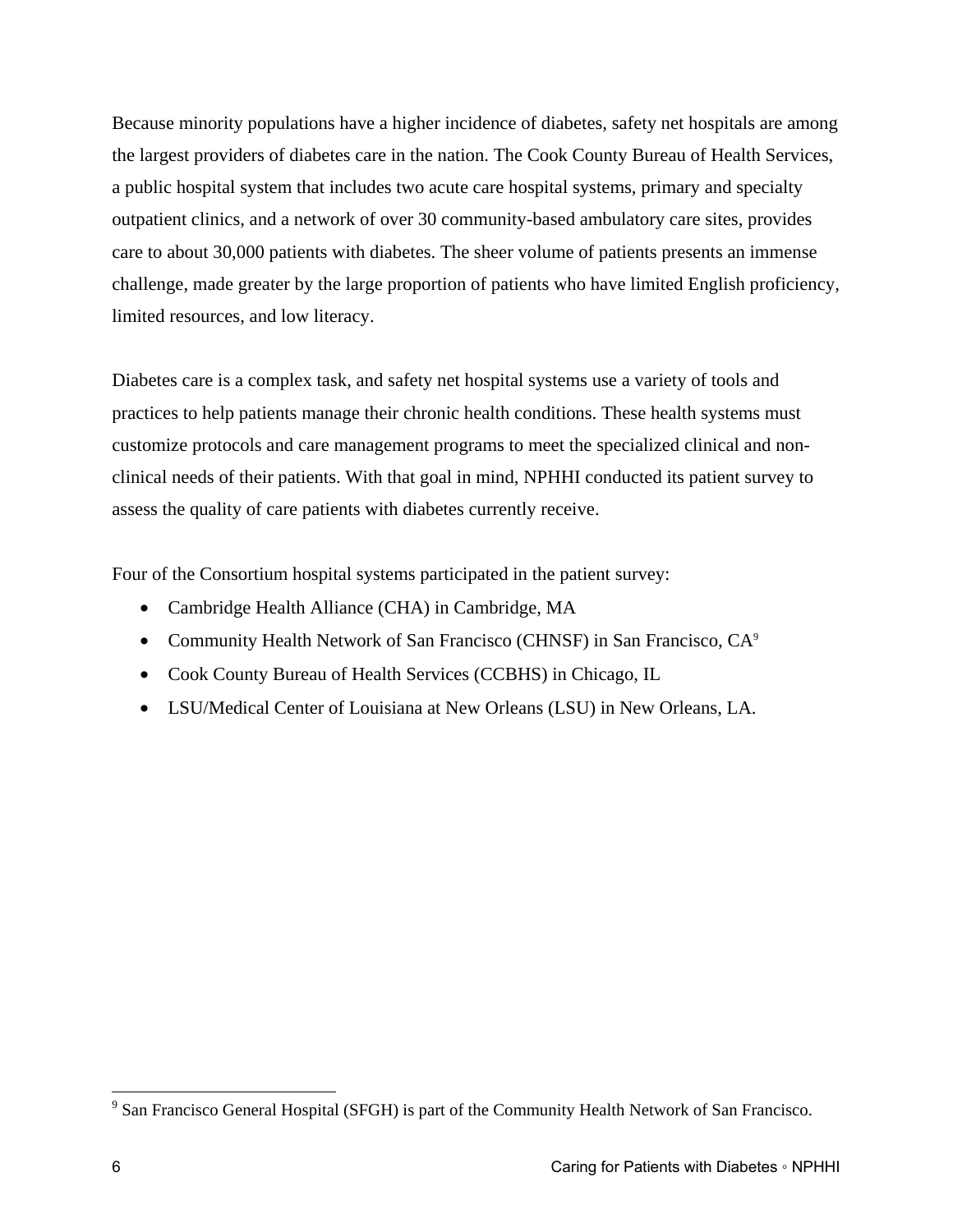|                            | <b>CHA</b> | <b>CHNSF</b> | <b>CCBHS</b> | LSU     |
|----------------------------|------------|--------------|--------------|---------|
| <b>Discharges</b>          | 15,700     | 16,500       | 33,800       | 25,000  |
| ER visits                  | 80,500     | 47,000       | 214,300      | 172,500 |
| <b>OP</b> visits           | 527,800    | 656,400      | 750,200      | 354,600 |
| Adult diabetes<br>patients | 4,800      | 7,700        | $30,000*$    | 13,200  |

#### **Table 1: Patient and Visit Volumes at Consortium Hospital Systems, 2002 (rounded to nearest hundred)**

\*Estimated from Consortium Study Interviews, 2004.

Source: For discharges, emergency department and outpatient visits, see: *America's Safety Net Hospitals and Health Systems, 2002: Results of the 2002 Annual NAPH Member Survey*. Washington, DC: National Association of Public Hospitals and Health Systems, July 2004.

These systems are all public entities with extremely large patient populations and busy outpatient clinics and emergency departments (see Table 1). The Cook County Bureau of Health Services is the largest system, with over 33,000 discharges, 750,000 outpatient visits, and 214,000 emergency department visits in 2002. The outpatient visit volumes reflect care provided in outpatient departments as well as at "off-site" clinics – i.e., at clinics located away from hospital grounds.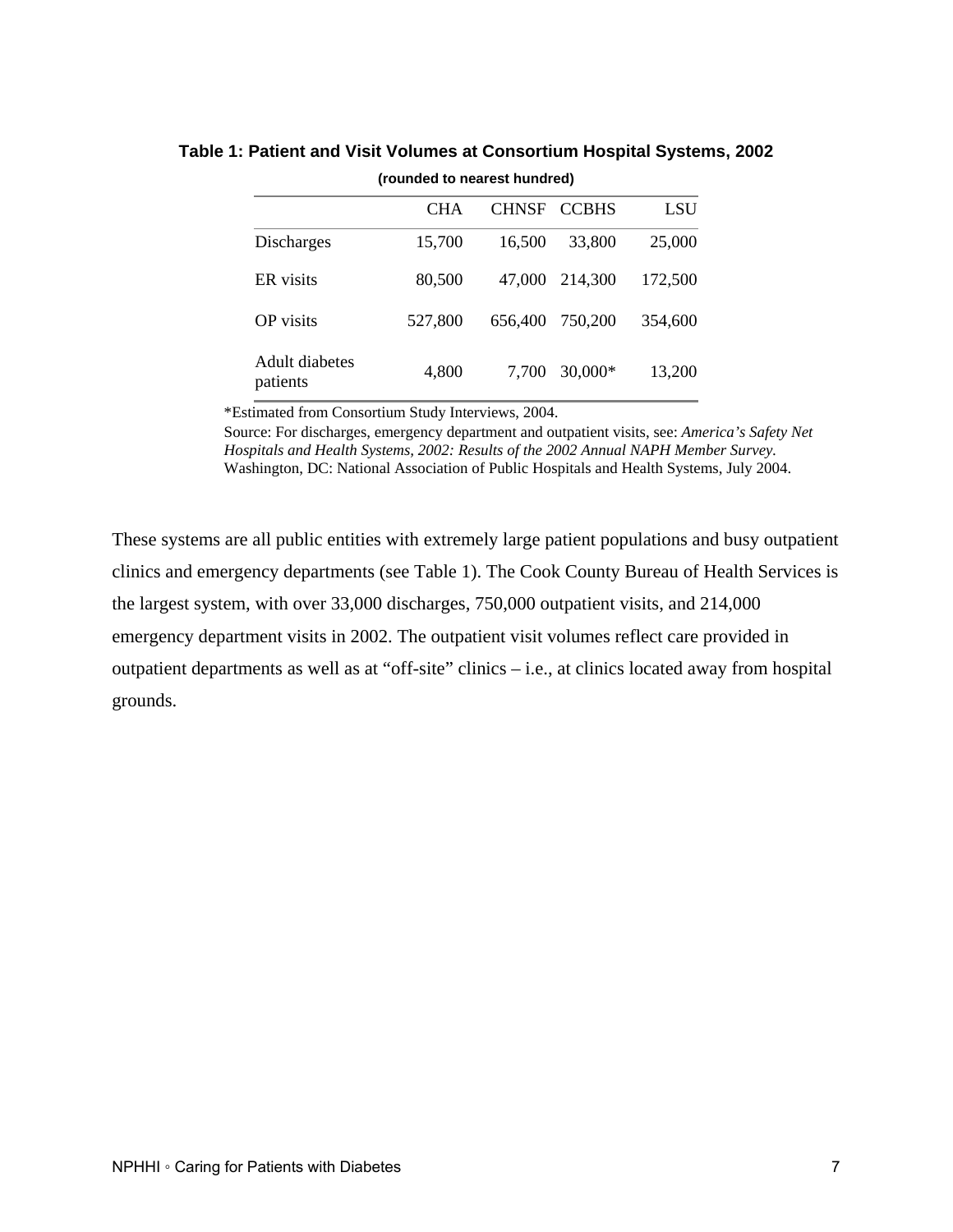## **Data Collection Methods**

NPHHI conducted a survey of patients with diabetes who received at least some of their care from the Consortium hospital systems during the period January 1, 2000, through December 31, 2002. Patients were surveyed on multiple domains of care, including overall satisfaction, access to important diabetes-related services, self-management, health status, and communication with their health care providers. Participating hospital systems provided NPHHI with telephone numbers for a representative sample of patients with diabetes.<sup>10</sup> Patients were surveyed via telephone during a four-week period in December 2003-January 2004.11 Informed consent was obtained from all respondents prior to initiating the survey. A total of 802 patients completed the survey; respondents were sampled to obtain an equal number of white, black, and Latino respondents<sup>12</sup> and a relatively even distribution of respondents across the four hospital systems whose patients participated in the survey.<sup>13</sup> The survey was conducted in English, Spanish, and Portuguese. The overall response rate was 47.4 percent and ranged from 41.3 to 62.8 percent across hospital systems.

The survey was developed using questions from the FACCT Diabetes Care Survey,<sup>14</sup> health literacy questions from Chew and colleagues' study on diabetes care within the Department of Veterans Affairs,<sup>15</sup> questions from Stewart and colleagues' survey on interpersonal process of

 $\overline{a}$ 

 $10$  Patients were included in the dataset if they were 18 years or older and had two or more outpatient visits during the period January 1, 2000 to December 31, 2002. Hospital systems also provided inpatient and emergency department visit data for these patients. Patients were determined to have diabetes if they had a primary or secondary diabetes-related ICD-9 diagnosis code, excluding gestational diabetes.

 $11$  NPHHI subcontracted with Multicultural Connections to field the survey. Multicultural Connections is an opinion research firm that specializes in survey and market research involving linguistically diverse patient populations.

 $12$  Patients belonging to other racial/ethnic subgroups, including Asian/Pacific Islanders and Native Americans, were not sampled for the telephone survey due to insufficient population sizes across the four survey sites.

 $13$  The target of 801 patients, evenly distributed across race/ethnicity, was determined based on power calculations performed prior to finalizing sampling methodology, setting alpha at .05, and power at 80 percent to detect differences across racial group analyses.

<sup>&</sup>lt;sup>14</sup> FACCT—The Foundation for Accountability. *Diabetes Care Survey*. (Portland, OR: FACCT, December 1998).

<sup>&</sup>lt;sup>15</sup> D.L. Chew, K.A. Bradley, and E.J. Boyko. "Brief Questions to Identify Patients With Inadequate Health Literacy." [in press]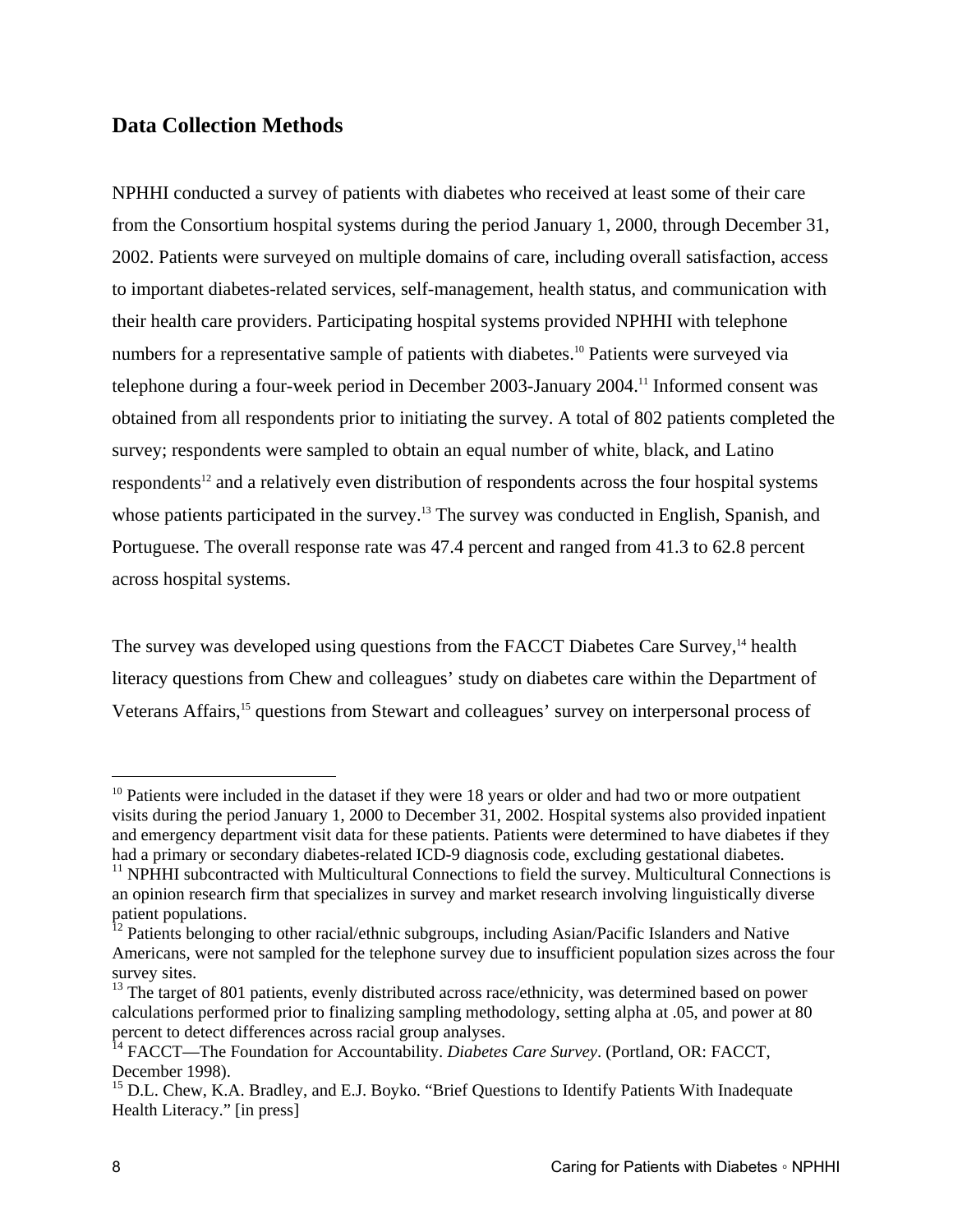care,<sup>16</sup> and questions from Toobert and colleagues' instrument on self-care activities.<sup>17</sup> The survey also used questions that were validated in previous surveys of patients with diabetes that focused on physician communication, patient understanding in self-management, self-care activities, health literacy and quality of physician-patient communication, and difficulties with aspects of diabetes management.<sup>18</sup>

 $\overline{a}$ 

<sup>&</sup>lt;sup>16</sup> A.L. Stewart, A. Napoles-Springer, and E.J. Perez-Stable. "Interpersonal Processes of Care in Diverse Populations," *Milbank Quarterly 77* (September 1999): 305-339.<br><sup>17</sup> D.J. Toobert, S.E. Hampson, and R.E. Glasgow. "The Summary of Diabetes Self-Care Activities

Measure: Results From 7 Studies and a Revised Scale," *Diabetes Care* 23 (July 2000): 943-950. <sup>18</sup> Ibid. M. Heisler et al. "The Relative Importance of Physician Communication, Participatory Decision Making, and Patient Understanding in Diabetes Self-Management," *Journal of General Internal Medicine*  17 (April 2002): 243-252. Stewart et al., 1999. J.D. Piette, D. Schillinger, M.B. Potter, and M. Heisler. "Dimensions of Patient-Provider Communication and Diabetes Self-Care in an Ethnically Diverse Population," *Journal of General Internal Medicine* 18 (August 2003): 624-633. D. Schillinger et al. "Functional Health Literacy and the Quality of Physician-Patient Communication Among Diabetes

Patients," *Patient Education and Counseling* 52 (March 2004): 315-323.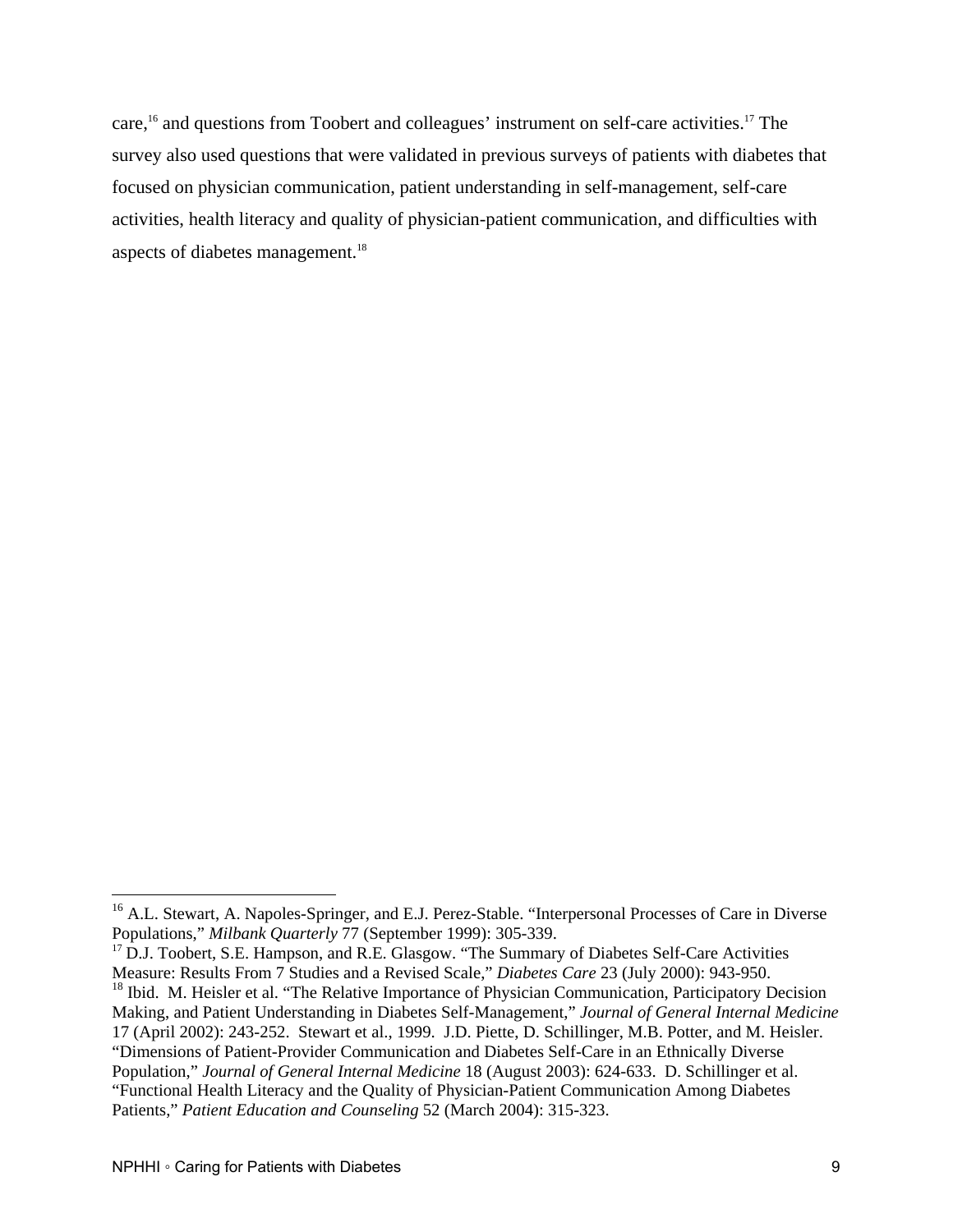### **Findings: What Do the Patients Say?**

#### **Patient Demographics**

NPHHI designed the patient survey and the sampling methodology to focus on experiences and perceptions of care among white, black, and Latino patients with diabetes who received care at selected safety net hospitals and health systems. The study was designed to determine whether there were significant differences in patients' perceptions of their health status, self-management, satisfaction, access to important diabetes-related services, and communication with their health care providers.

The NPHHI sample represents a group of patients that is largely low income, as evidenced by high numbers who were either uninsured or covered by Medicaid. About one-third (32.9 percent) of respondents were uninsured and another third were covered by Medicaid (35.6 percent). About one in five were covered by Medicare, and fewer than one in 10 were privately insured.

Coverage varied considerably by race/ethnicity. Latino and black respondents were more likely than white patients to report having no insurance (39.5 percent and 35.3 percent respectively, compared to 23.9 percent of white patients). Because patients from hospital systems in different parts of the country participated in the survey, these differences in coverage may reflect regional variations in Medicaid coverage. Insurance also varied significantly by country of birth. Nearly a third of respondents (30.5 percent) reported being born in a country other than the U.S. Foreignborn patients were more likely to be uninsured (40.9 percent) compared to U.S.-born respondents (29.3 percent). U.S.-born patients were also much more likely to have Medicare coverage (25.4 percent) compared to foreign-born patients (16.0 percent).

Two-fifths of the survey respondents (43.2 percent) reported not completing high school, and approximately one-third of the study population completed high school or its equivalent. Fewer than one-third of respondents (27.8 percent) had some college or higher.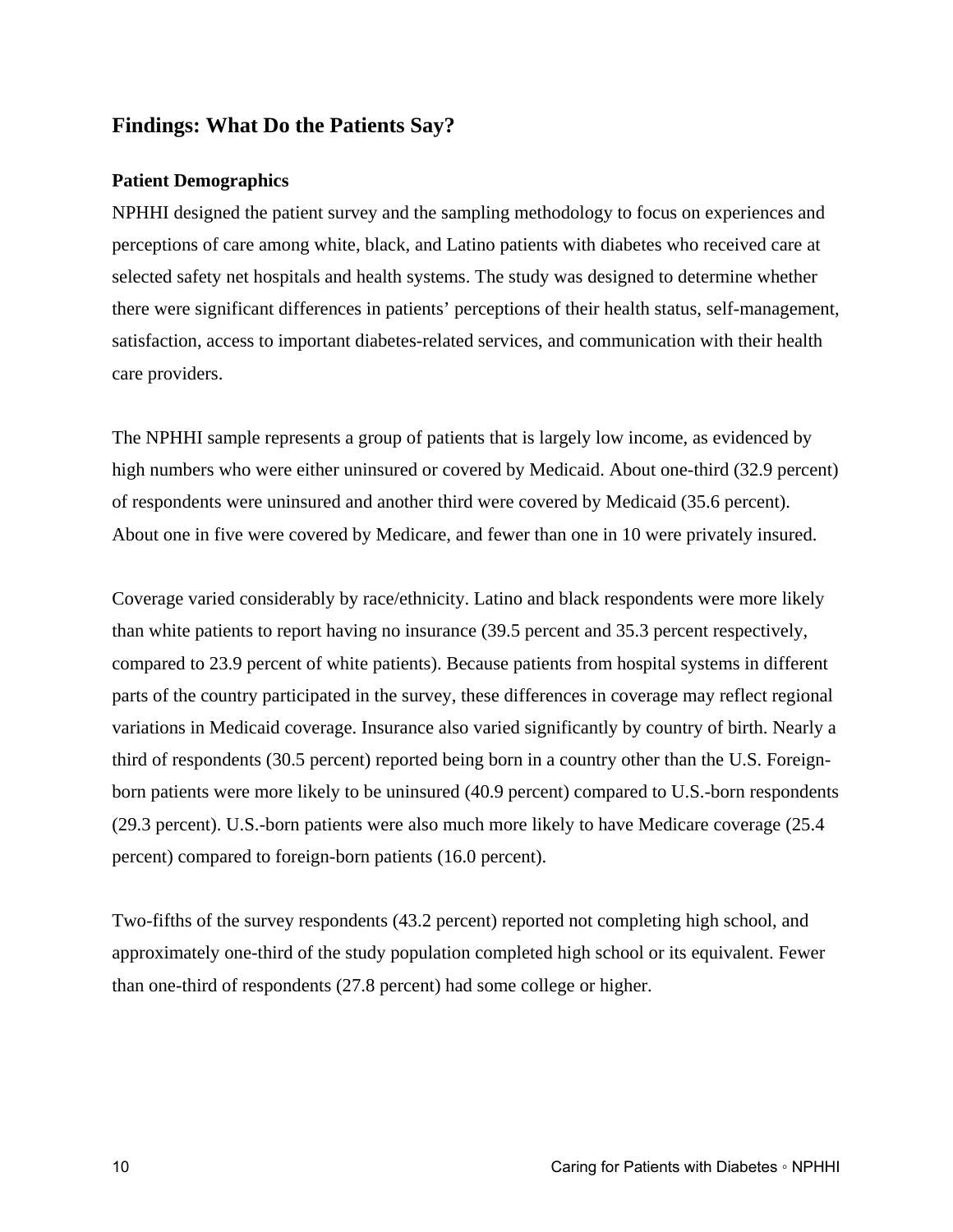#### **Health Status, Diabetes Control, Experiences with Pain and Depression**

The NPHHI survey included questions about patients' overall health status, their own assessments of how well they controlled their diabetes, and whether they experienced depression or pain as a result of their condition. In general, patients with diabetes at Consortium hospital systems report that they are in poor health; sizeable numbers also report that they routinely cope with pain and depression as a result of their health condition. Despite these findings, however, many Consortium patients believe that they are doing a good job controlling their diabetes.

As Table 2 indicates, nearly half (49.1 percent) of all respondents rated their health status as fair or poor. Only 31.2 percent rated their health status as good, and 19.7 percent said they were in excellent health. Privately insured respondents were most likely to rate their health status as excellent or very good while Medicaid patients were most likely to indicate that they were in fair or poor health. Assessments of health status were quite similar across race/ethnicity, especially when comparing the percentage of patients who viewed their health status as fair or poor (see Table 3). Latino patients were more likely to rate their health status as excellent or very good, compared to white and black patients (23.5 percent for Latinos, compared to 16.5 percent and 19.2 percent for whites and blacks respectively).

Respondents were more optimistic about the control of their diabetes, with more than half (57.9 percent) indicating that they had excellent or good control. Still, nearly one-third (30.5 percent) rated their control as fair, and another 11.6 percent said that their control was poor or very poor. Again, privately insured patients were significantly less likely to report poor or very poorly controlled diabetes (2.9 percent), while respondents who were uninsured or on Medicaid were most likely to report poorly controlled diabetes (14.6 percent and 13.1 percent respectively).

Assessments of diabetes control showed less variation across race/ethnicity. Black respondents were less likely than others to rate their control as excellent or good (54.0 percent for blacks, compared to 59.0 percent for whites and 60.8 percent for Latinos). The proportion of respondents who indicated that they had poor or very poor control of their diabetes (11.6 percent) showed little variation by race/ethnicity.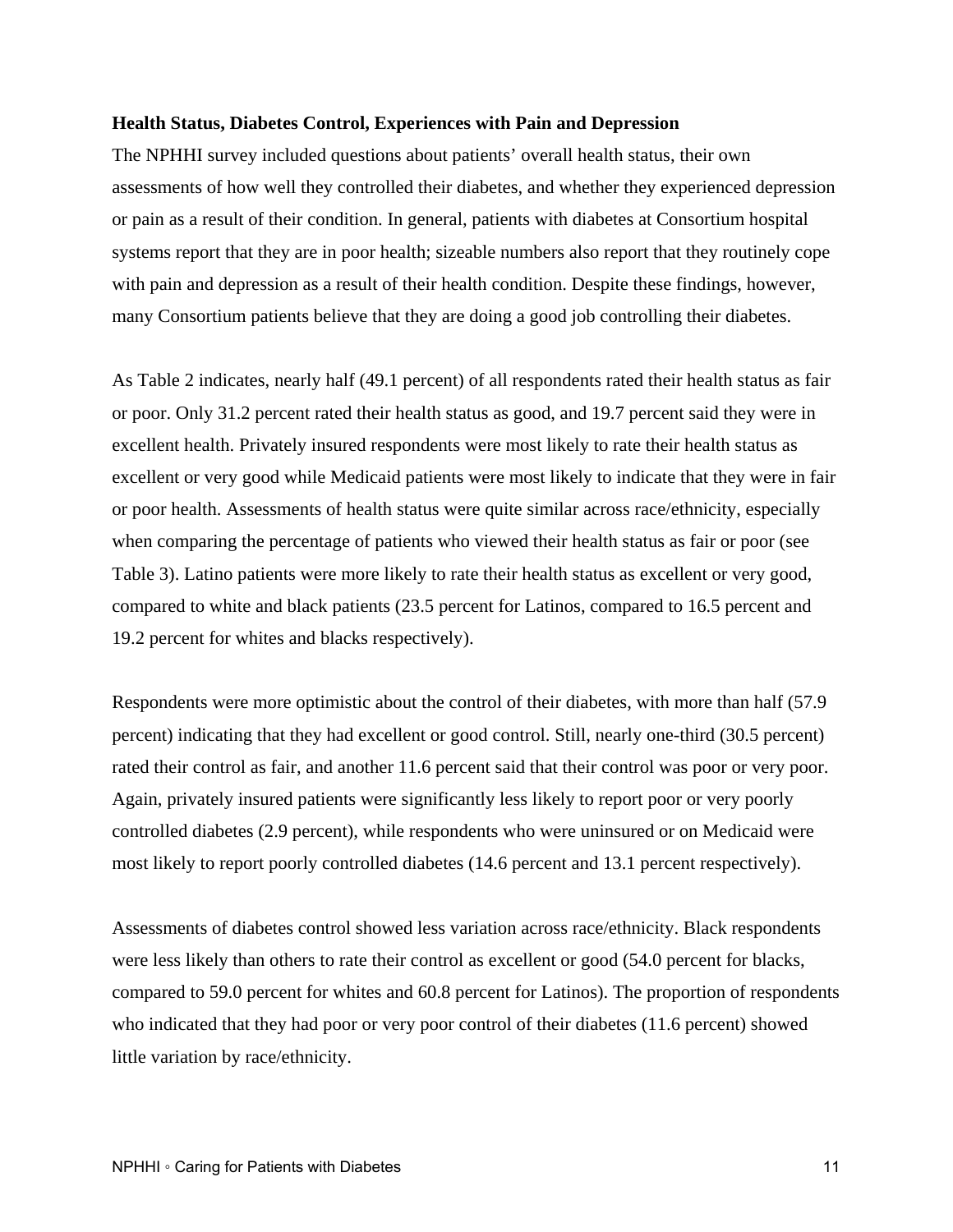The majority of respondents (59.5 percent) indicated that they experienced depression, at least some of the time, as a result of their diabetes; one-quarter (25.7 percent) said that they felt depressed always or often in the prior three months. Medicaid patients were nearly twice as likely to indicate that they felt depressed always or often compared to uninsured patients (35.0) percent versus 18.9 percent). When asked about their experiences with pain, 36.5 percent of respondents indicated that pain interfered with their ability to exercise quite a bit or extremely in recent months. Likewise, Medicaid respondents were most likely to report having considerable pain (48.0 percent); uninsured and privately insured patients were the least likely to say that pain interfered with exercise (26.7 percent and 26.4 percent respectively).

|                             | $\frac{0}{0}$    | $\frac{0}{0}$   | $\frac{0}{0}$   | % Private/        | % All           |
|-----------------------------|------------------|-----------------|-----------------|-------------------|-----------------|
|                             | <b>Uninsured</b> | <b>Medicaid</b> | <b>Medicare</b> | <b>Commercial</b> | <b>Patients</b> |
| <b>Health Status</b>        |                  |                 |                 |                   |                 |
| Excellent/Very good         | 21.6             | 16.2            | 16.4            | 26.5              | 19.7            |
| Good                        | 31.6             | 27.7            | 33.9            | 35.3              | 31.2            |
| Fair/Poor                   | 46.8             | 56.1            | 49.7            | 38.2              | 49.1            |
| <b>Diabetes Control*</b>    |                  |                 |                 |                   |                 |
| Excellent/Well              | 57.5             | 59.6            | 55.4            | 55.9              | 57.9            |
| Fair                        | 27.9             | 27.3            | 35.1            | 41.2              | 30.5            |
| Poor/Very Poor              | 14.6             | 13.1            | 9.5             | 2.9               | 11.6            |
| <b>Pain Interferes with</b> |                  |                 |                 |                   |                 |
| Exercise*                   |                  |                 |                 |                   |                 |
| Not at all/A little bit     | 57.1             | 37.9            | 46.5            | 54.4              | 48.1            |
| Moderately                  | 16.2             | 14.1            | 15.3            | 19.1              | 15.4            |
| Quite a bit/Extremely       | 26.7             | 48.0            | 38.3            | 26.4              | 36.5            |
| <b>Experience</b>           |                  |                 |                 |                   |                 |
| Depression*                 |                  |                 |                 |                   |                 |
| Always                      | 6.0              | 12.4            | 6.5             | 7.5               | 8.5             |
| Often                       | 12.9             | 22.6            | 15.4            | 22.4              | 17.2            |
| Sometimes                   | 29.0             | 30.8            | 29.6            | 20.9              | 29.8            |
| Rarely                      | 13.7             | 12.0            | 19.5            | 11.9              | 14.4            |
| Never                       | 38.3             | 22.2            | 29.0            | 37.3              | 30.1            |

| Table 2: Health Status of Patients, by Insurance Coverage |
|-----------------------------------------------------------|
|-----------------------------------------------------------|

\*These values refer to statistically significant differences between groups (at alpha=.05)

Source: Consortium for Quality Improvement in Safety Net Hospitals and Health Systems, 2005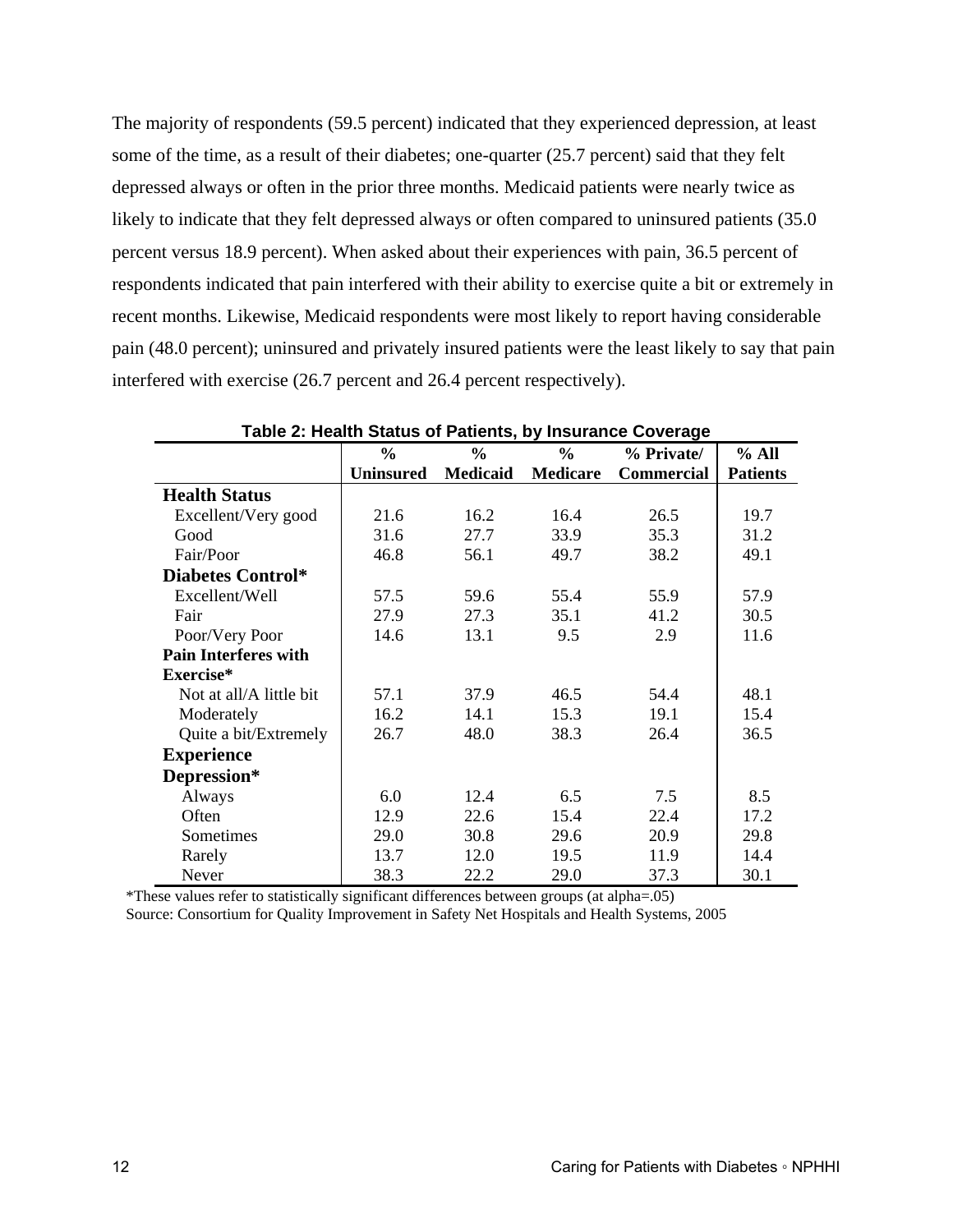Black respondents were less likely to report experiencing depression than white and Latino respondents. They were also less likely than white patients to indicate that pain interfered to a great extent with their ability to exercise, although both white and black respondents indicated greater problems with pain than Latino patients.

|                               | $\frac{0}{0}$ | $\frac{0}{0}$ | $\frac{0}{0}$ | % All           |
|-------------------------------|---------------|---------------|---------------|-----------------|
|                               | White         | <b>Black</b>  | Latino        | <b>Patients</b> |
| <b>Health Status</b>          |               |               |               |                 |
| Excellent/Very good           | 16.5          | 19.2          | 23.5          | 19.7            |
| Good                          | 33.0          | 31.6          | 29.1          | 31.2            |
| Fair/Poor                     | 50.6          | 49.2          | 47.4          | 49.1            |
| <b>Diabetes Control</b>       |               |               |               |                 |
| Excellent/Well                | 59.0          | 54.0          | 60.8          | 57.9            |
| Fair                          | 29.1          | 35.5          | 26.8          | 30.5            |
| Poor/Very Poor                | 11.9          | 10.6          | 12.5          | 11.6            |
| <b>Pain Interferes with</b>   |               |               |               |                 |
| Exercise*                     |               |               |               |                 |
| Not at all/A little bit       | 36.9          | 49.8          | 57.5          | 48.1            |
| Moderately                    | 19.0          | 11.7          | 15.4          | 15.4            |
| Quite a bit/Extremely         | 44.1          | 38.5          | 27.1          | 36.5            |
| <b>Experience Depression*</b> |               |               |               |                 |
| Always                        | 10.4          | 6.0           | 9.0           | 8.5             |
| Often                         | 19.6          | 11.7          | 20.3          | 17.2            |
| Sometimes                     | 29.6          | 34.0          | 25.9          | 29.8            |
| Rarely                        | 17.3          | 12.8          | 13.2          | 14.4            |
| Never                         | 23.1          | 35.5          | 31.6          | 30.1            |

**Table 3: Health Status of Patients, by Race/Ethnicity** 

\*These values refer to statistically significant differences between groups (at alpha=.05) Source: Consortium for Quality Improvement in Safety Net Hospitals and Health Systems, 2005

These responses indicate that many safety net patients are facing challenges coping with their diabetes and believe their health status to be poor, even in the midst of effective diabetes control. This may indicate that these patients are facing multiple chronic conditions and that diabetes may be one of many factors affecting their overall well-being.

In addition, overall perceptions of health and diabetes control appear to be similar, regardless of the race/ethnicity of the respondent. However, experiences with depression and pain vary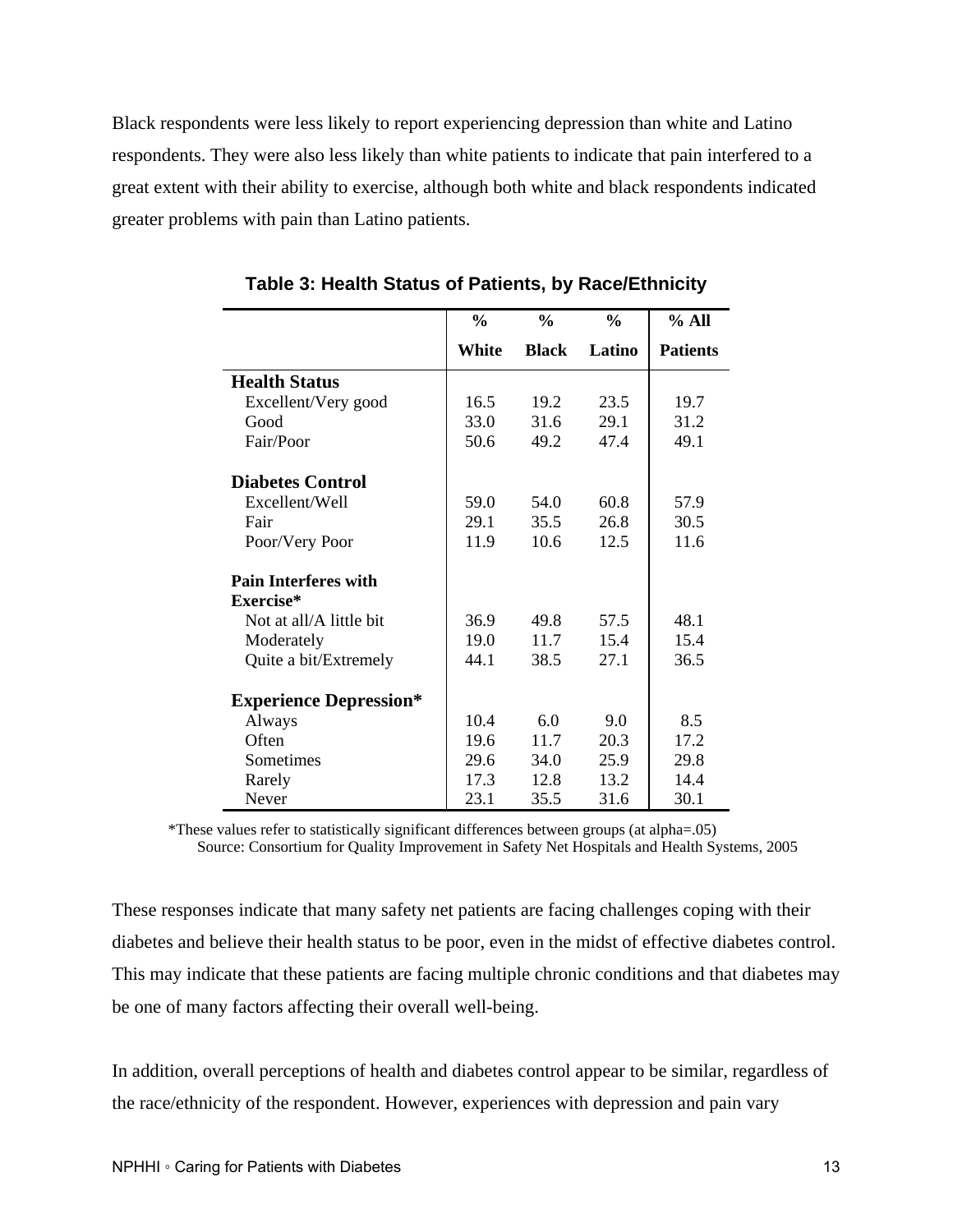significantly by race/ethnicity. These differences signal the need for highly customized, patientcentered care that addresses the complex clinical conditions that patients with diabetes face. It also underscores the need for care that takes into account patients' own perceptions about health status and their ability to effectively manage their diabetes and other conditions that may present.

#### **Access to Care and Services**

The NPHHI survey included several questions about patients' ability to access important health and diabetes-related services. These services included the availability of a primary care provider as well as access to eye exams, flu vaccines, medications, and diabetes education (see Table 4). The survey also included questions about the respondents' perceptions of discrimination on the part of their providers or the health care organization that could affect overall access to or quality of care.

The majority of respondents reported having a primary care provider or primary nurse practitioner (87.4 percent). Over three-quarters (76.9 percent) reported having eye exams (in which their eyes were dilated) in the last year; the comparable percentage for people with diabetes in the general population is  $63.3$  percent.<sup>19</sup> Only one-third of respondents  $(33.9 \text{ percent})$ reported having a flu vaccine within the past 12 months.<sup>20</sup> Two-thirds (67.6 percent) reported that their health providers instructed them to take an aspirin each day. Only 28.9 percent reported attending group education classes; less than half (46.9 percent) said they received diabetesrelated educational materials in the past two years.

 $\overline{a}$ 

<sup>&</sup>lt;sup>19</sup> J.B. Saaddine et al. "A Diabetes Report Card for the United States: Quality of Care in the 1990s," *Annals of Internal Medicine* 136: (April 2002): 565-574.  $20$  Ibid.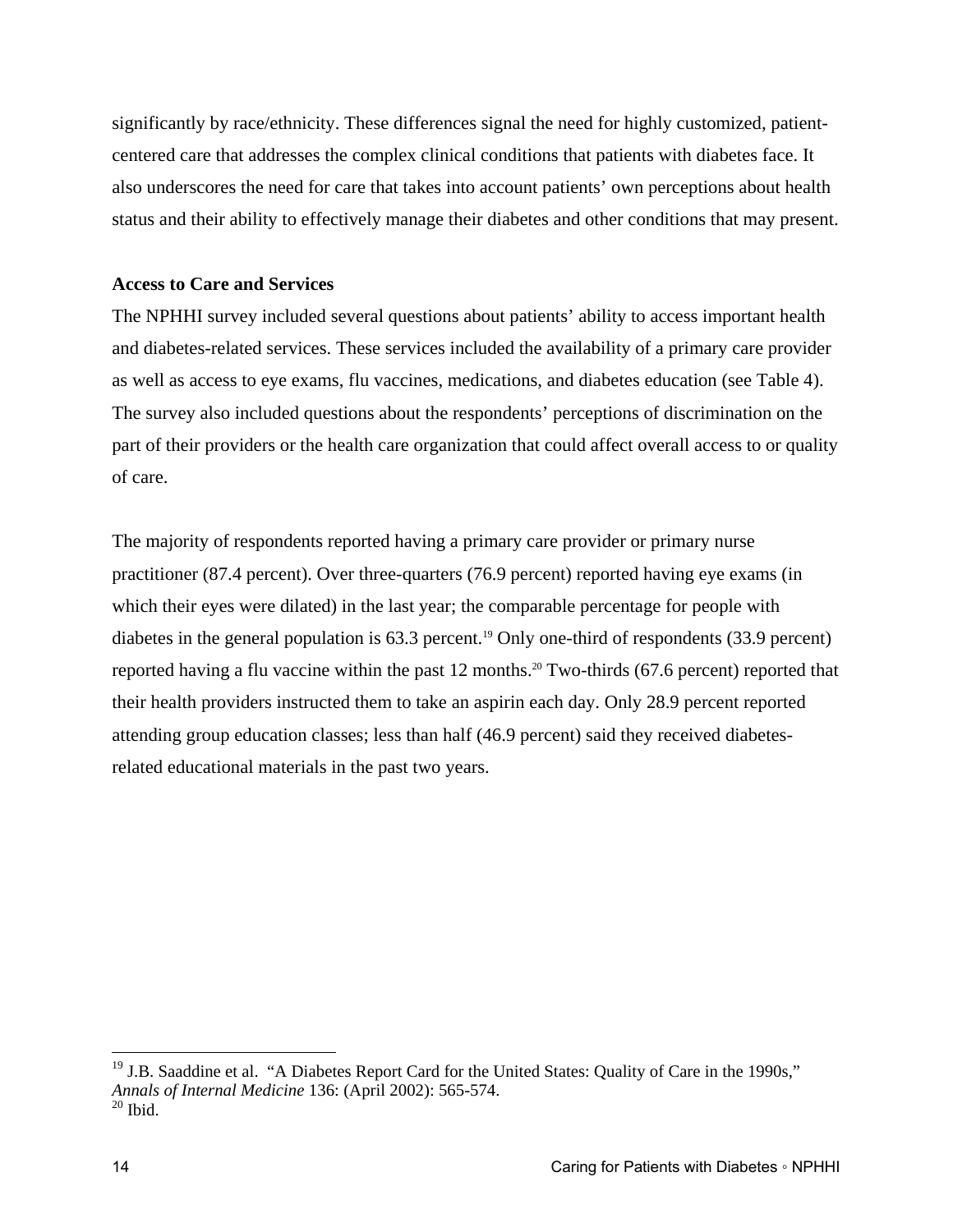| <b>Survey Question</b>    | % All           | $\frac{0}{0}$ | $\frac{0}{0}$ | $\frac{0}{0}$ | $\frac{0}{0}$ | $\frac{0}{0}$ | $\frac{0}{0}$ | $\frac{6}{6}$  |
|---------------------------|-----------------|---------------|---------------|---------------|---------------|---------------|---------------|----------------|
|                           | <b>Patients</b> | White         | <b>Black</b>  | Latino        | Unin-         | Medi-         | Medi-         | <b>Private</b> |
|                           |                 |               |               |               | sured         | caid          | care          |                |
| Flu shot within 12        | 33.9            | 31.8          | 40.1          | 29.9          | 40.0          | 31.0          | 30.8          | 35.3           |
| months*                   |                 |               |               |               |               |               |               |                |
| Dilated eye exam          | 76.9            | 77.8          | 77.4          | 75.7          | 73.3          | 79.0          | 82.0          | 77.9           |
| within 12 months          |                 |               |               |               |               |               |               |                |
| Have PCP^                 | 87.4            | 91.2          | 87.0          | 84.1          | 80.3          | 92.5          | 87.0          | 89.1           |
|                           |                 |               |               |               |               |               |               |                |
| <b>Instructed to take</b> | 67.6            | 70.6          | 74.2          | 58.2          | 66.3          | 71.1          | 65.1          | 67.6           |
| aspirin*                  |                 |               |               |               |               |               |               |                |
| <b>Received</b>           | 46.9            | 47.1          | 44.9          | 48.5          | 44.0          | 49.6          | 39.5          | 58.2           |
| materials <sup>^</sup>    |                 |               |               |               |               |               |               |                |
|                           |                 |               |               |               |               |               |               |                |
| Group class^              | 28.9            | 27.4          | 32.3          | 26.9          | 35.5          | 26.2          | 25.6          | 20.6           |
| One-on-one class^         | 40.4            | 42.1          | 35.0          | 44.0          | 37.8          | 45.6          | 31.8          | 44.1           |
|                           |                 |               |               |               |               |               |               |                |
| <b>Skipped meds</b>       | 21.1            | 19.2          | 21.3          | 22.8          | 26.4          | 17.0          | 24.0          | 14.7           |
| because of cost^          |                 |               |               |               |               |               |               |                |
| <b>Felt discriminated</b> |                 |               |               |               |               |               |               |                |
| against*^                 |                 |               |               |               |               |               |               |                |
| Always/Often              | 4.9             | 4.5           | 4.2           | 6.0           | 3.6           | 5.5           | 6.4           |                |
| Sometimes                 | 5.9             | 2.6           | 7.6           | 7.5           | 9.3           | 5.2           | 2.3           | 6.0            |
| Rarely/Never              | 89.2            | 92.8          | 88.3          | 86.5          | 87.1          | 89.3          | 91.3          | 94.0           |

**Table 4: Access to Care Survey Questions, by Race/Ethnicity and Coverage** 

\*These values refer to statistically significant differences between race/ethnicity groups (at alpha=.05) ^These values refer to statistically significant differences between insurance groups (at alpha=.05) Source: Consortium for Quality Improvement in Safety Net Hospitals and Health Systems, 2005

As Table 4 indicates, there were no significant differences by race/ethnicity related to having a primary care provider or having an eye exam over the past 12 months. However, there were statistically significant differences by race/ethnicity regarding whether patients were prescribed or instructed to take aspirin and whether they recently received a flu shot. Black patients were more likely to report getting a flu vaccine, and Latino patients were less likely to report being told to take an aspirin, compared to other survey respondents.

While there were few disparities in access to care by race/ethnicity, there were more disparities by insurance coverage, especially among uninsured respondents. Uninsured patients were less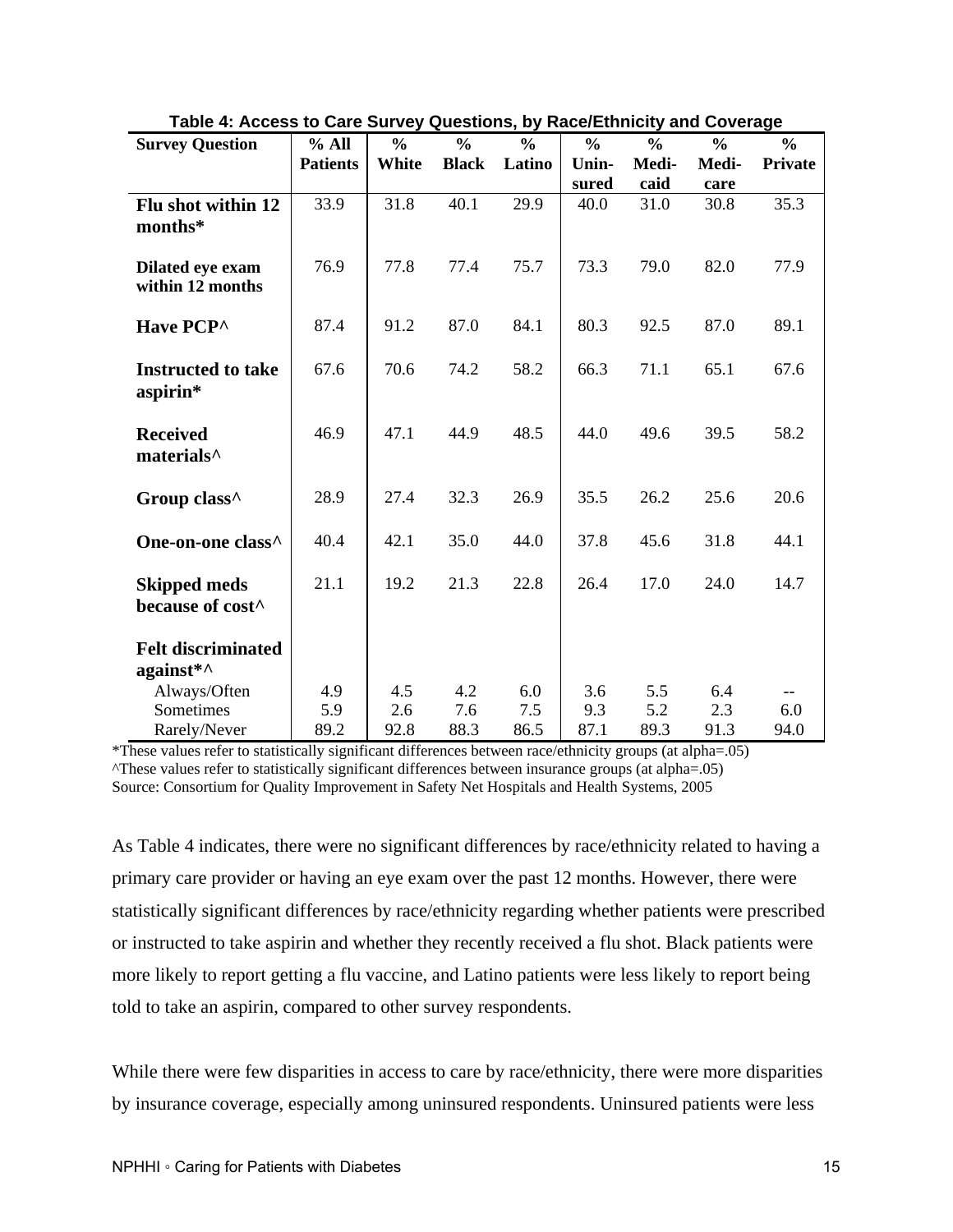likely than other respondents to report having a PCP or primary nurse practitioner (80.3 percent for uninsured respondents compared to 92.5 percent for those covered by Medicaid). Interestingly, uninsured patients were more likely to report attending group classes but less likely to receive materials about diabetes. Conversely, privately insured patients were less likely to attend group classes and more likely to receive diabetes educational materials. Uninsured patients were also more likely than privately insured respondents to skip medications due to cost (26.4 percent and 14.7 percent respectively).

Over three-quarters (78.6 percent) of patients reported always or often feeling that following their recommended treatment plan helps their diabetes control and overall health status. Nearly as many (80.5 percent) rarely or never felt confused about medical care due to their providers not explaining their care well. Interestingly, over one-third (34.4 percent) reported that their providers called them without being called first, e.g., carried out anticipatory monitoring or surveillance.

By far, most respondents indicated that they rarely or never felt discrimination due to race/ethnicity, education, language, or income. Latino respondents were nearly twice as likely as white respondents to indicate that they had felt discrimination from their health care providers at least sometimes (13.5 percent compared to 7.1 percent). And more than one in 10 black respondents (11.8 percent) also indicated feeling discriminated against at least sometimes. When comparing across coverage categories, uninsured respondents were most likely to have felt some discrimination; 12.9 percent of uninsured patients responded as such, compared to 10.7 percent of Medicaid, 8.7 percent of Medicare, and 6.0 percent of privately insured respondents.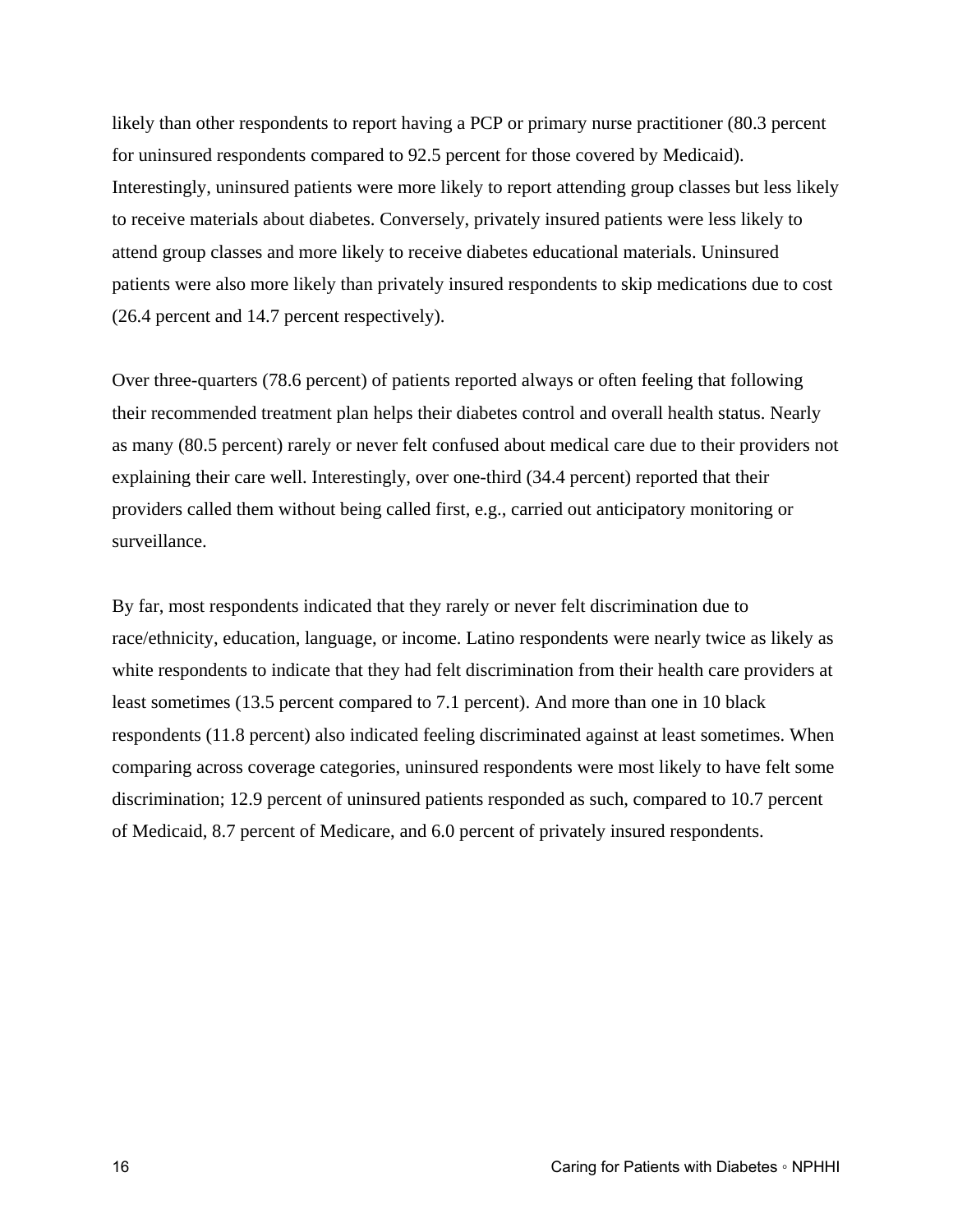#### **Satisfaction and Communication**

The NPHHI survey included several questions about patient satisfaction with care, overall quality of care received, and patient-provider communication. The findings indicate that patients are generally satisfied with the care they receive and believe that they have relatively good communication with their providers (see Table 5). Respondents reported high levels of communication with their providers; 88.1 percent reported that they discussed pain, and 69.4 percent discussed depression with their providers. Over three-quarters of respondents (78.6 percent) reported that their providers made them feel that their treatment plan would make a difference in their health, a key aspect of empowerment in self-management of diabetes. Still, clear differences emerge across subpopulations in terms of their perceptions about the quality of communication with their providers.

While patients generally reported good communication with their providers, some patients nonetheless reported concerns about communication:

- One-third of patients (32.7 percent) indicated that their providers used medical words they did not understand always, often, or sometimes.
- Almost one-third of patients (29.6 percent) reported having problems reaching their health care providers via telephone.
- One-quarter (25.0 percent) of respondents indicated that their diabetes control would be much better with improved communication. While only 26 percent of white patients indicated that they believed their diabetes control would improve if communication with their health providers improved, nearly half (45.7 percent) of Latino respondents and 48 percent of black patients expressed this sentiment.
- Over two-thirds (70.1 percent) of patients reported that their providers rarely or never took their religion or culture into account.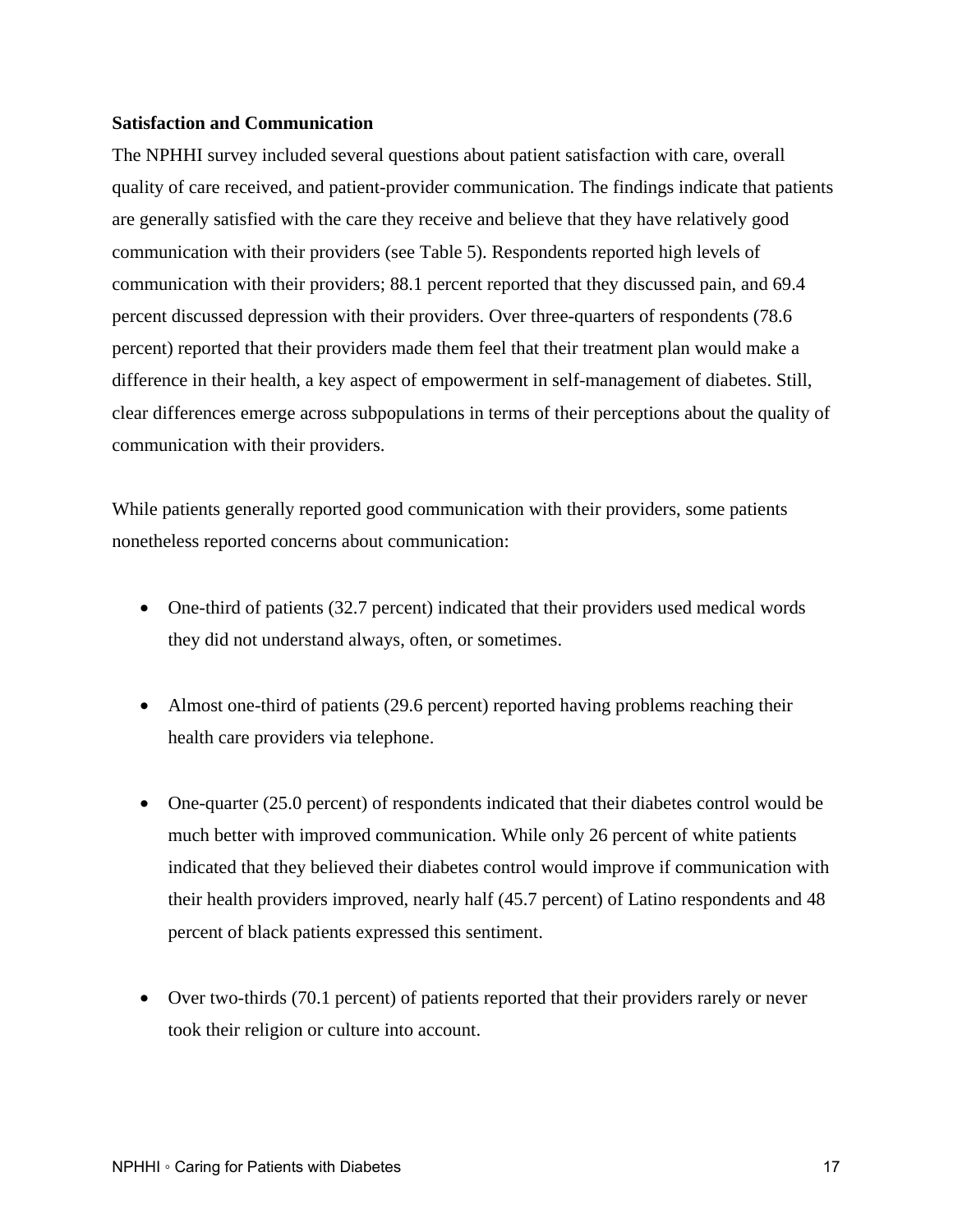- Over one-fifth (22.6 percent) of patients reported that their providers rarely or never asked whether they have problems following their recommended treatment plan.
- Over two-thirds (68.8 percent) reported their providers did not talk to them about problems they may have with filling prescriptions.
- Patients rating their health status as poor were most likely to report that their diabetes control would be much better with improved communication with their providers.
- Latino patients report more problems always or often reaching their providers on the phone (22.6 percent) compared to white (11.2 percent) and black (9.1 percent) patients. Latino patients are also more likely to report that their providers used words they did not understand, with 18.0 percent reporting their providers always or often used words they did not understand, compared to 8.7 percent of white patients and 7.1 percent of black patients.

The majority of respondents (79.1 percent) reported that they always follow their providers' recommendations regarding treatment or advice. Among patients reporting that they did not always follow their providers' treatment or advice, the top reported reasons were because it was difficult to do so (19.2 percent) and because they forgot (16.8 percent).

About two-fifths (41.1 percent) of survey respondents reported that they needed an interpreter at their most recent medical care visit (data not shown). Of the respondents who indicated that they needed an interpreter at their most recent visit, 66.7 percent reported that they got an interpreter when they needed one. In addition, 67.9 percent of respondents who needed an interpreter reported that they fully understood what their doctor, nurse practitioner, or health provider was saying with the help of an interpreter, and another 15.5 percent reported that they somewhat understood what their health providers were saying during their visit.

The NPHHI survey findings also illustrate important differences in patient perceptions of communication in relation to the primary language of the respondent. Patients reporting primary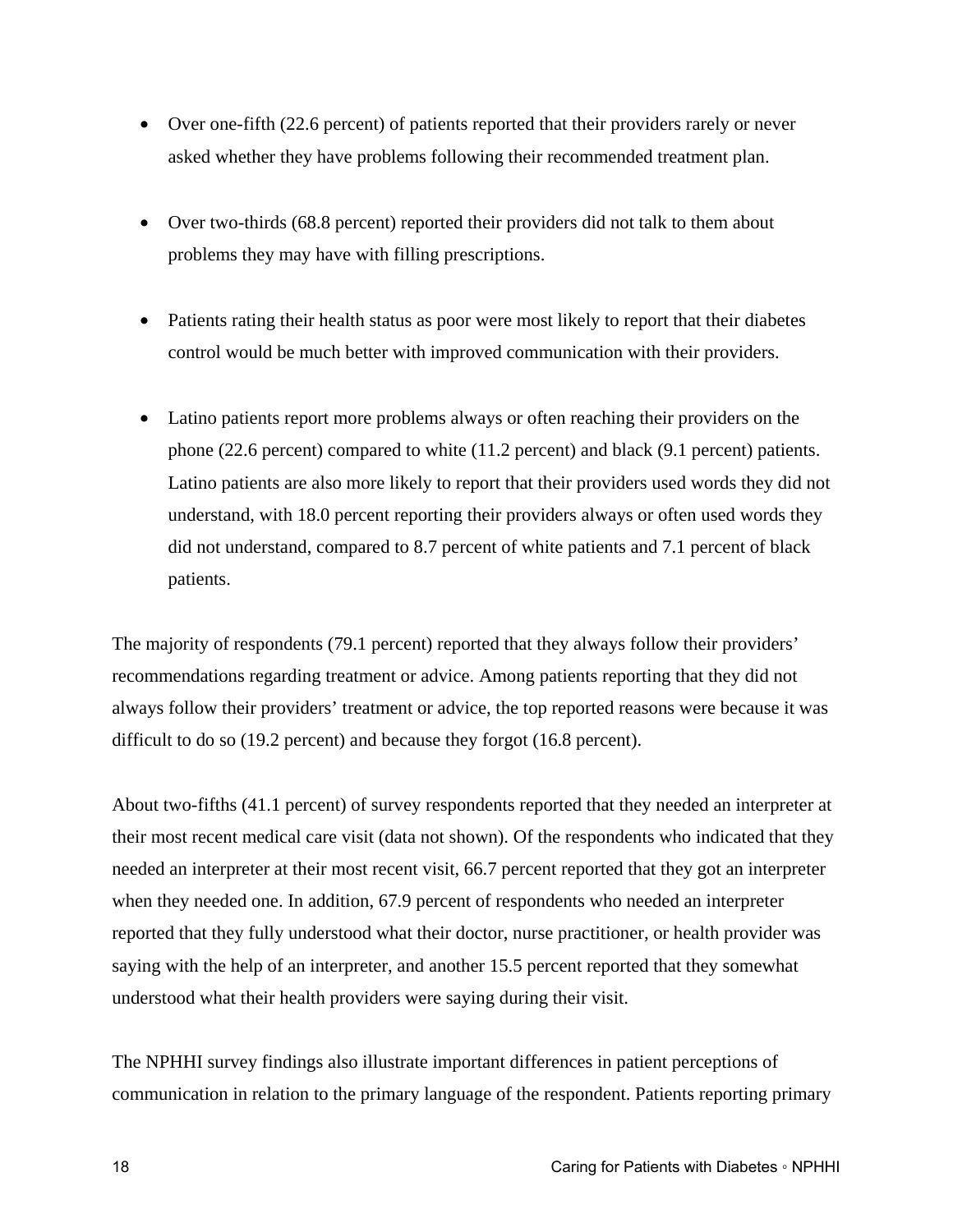languages other than English are significantly more likely to have problems reaching their providers on the telephone than patients whose primary language is English. They are also more likely to report that their providers use words they do not understand; they are less likely to say that following their providers' advice helps them with diabetes management; and they are less likely to report that their providers asked them about problems they may have following recommended treatment (see Table 5).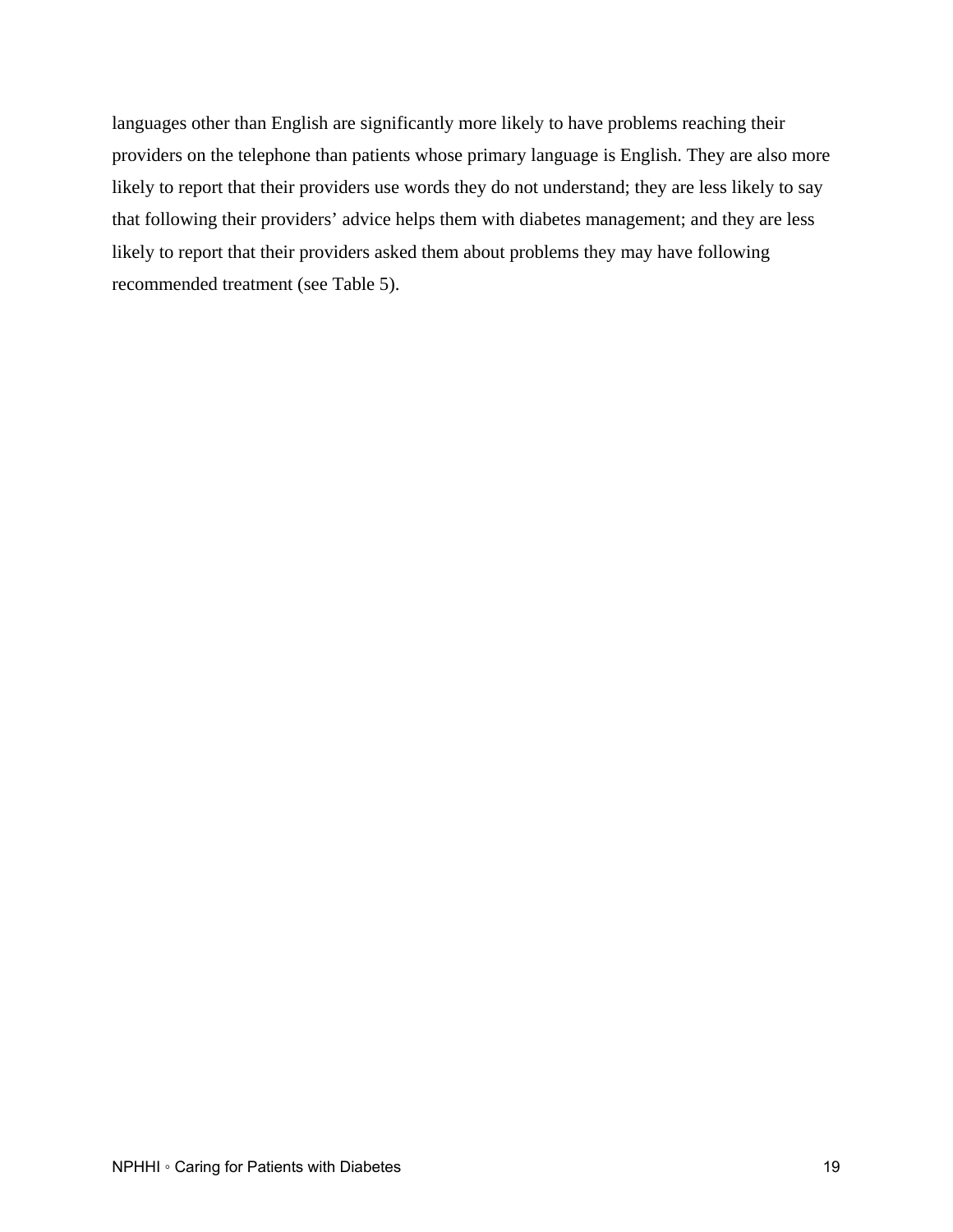| ana Danguage<br><b>Survey Question</b>                | % All           | $\frac{0}{0}$ | $\frac{0}{0}$ | $\frac{0}{0}$ | $\frac{0}{0}$  | % Other  |
|-------------------------------------------------------|-----------------|---------------|---------------|---------------|----------------|----------|
|                                                       | <b>Patients</b> | White         | <b>Black</b>  | Latino        | <b>English</b> | Language |
| Talked about pain                                     | 88.1            | 91.2          | 86.9          | 85.5          | 89.0           | 84.2     |
|                                                       |                 |               |               |               |                |          |
| <b>Talked about</b><br>depression*                    | 69.4            | 75.9          | 63.2          | 68.3          | 70.3           | 65.8     |
| <b>Asked about problems</b><br>filling prescriptions* | 31.2            | 30.0          | 27.0          | 36.6          | 29.9           | 35.5     |
| <b>Problems reaching</b><br>doctor on phone*^         |                 |               |               |               |                |          |
| Always/Often                                          | 14.1            | 11.2          | 9.1           | 22.6          | 10.9           | 28.1     |
| Sometimes                                             | 15.5            | 17.1          | 15.7          | 13.6          | 16.7           | 10.1     |
| Rarely/Never                                          | 70.3            | 71.7          | 75.2          | 63.8          | 72.5           | 61.9     |
| PCP called patient                                    | 34.4            | 42.6          | 31.6          | 29.1          | 35.6           | 30.4     |
| first*                                                |                 |               |               |               |                |          |
| Used words didn't                                     |                 |               |               |               |                |          |
| understand*^                                          |                 |               |               |               |                |          |
| Always/Often                                          | 11.3            | 8.7           | 7.1           | 18.0          | 8.6            | 21.6     |
| Sometimes                                             | 21.4            | 22.0          | 24.9          | 17.3          | 23.1           | 14.4     |
| Rarely/Never                                          | 67.3            | 69.3          | 67.9          | 64.7          | 68.3           | 64.1     |
| <b>Confused because</b>                               |                 |               |               |               |                |          |
| provider didn't                                       |                 |               |               |               |                |          |
| explain things well                                   |                 |               |               |               |                |          |
| Always/Often                                          | 6.5             | 6.1<br>11.8   | 6.0           | 7.5           | 6.4            | 7.2      |
| Sometimes                                             | 13.0            |               | 15.5          | 11.6          | 13.9           | 9.6      |
| Rarely/Never                                          | 80.5            | 82.1          | 78.4          | 80.9          | 79.8           | 83.3     |
| <b>Felt following</b><br>provider's advice            |                 |               |               |               |                |          |
| helps <sup>^</sup>                                    |                 |               |               |               |                |          |
| Always/Often                                          | 78.6            | 83.5          | 77.5          | 74.9          | 80.5           | 71.9     |
| Sometimes                                             | 12.2            | 10.8          | 13.1          | 12.8          | 12.5           | 10.8     |
| Rarely/Never                                          | 9.2             | 5.7           | 9.3           | 12.4          | 7.0            | 17.4     |
| Provider asked about                                  |                 |               |               |               |                |          |
| problems following<br>treatment*^                     |                 |               |               |               |                |          |
| Always/Often                                          | 62.9            | 66.7          | 62.3          | 60.1          | 63.8           | 59.6     |
| Sometimes                                             | 14.5            | 11.8          | 17.2          | 14.6          | 14.9           | 13.1     |
| Rarely/Never                                          | 22.6            | 21.5          | 20.6          | 25.4          | 21.2           | 27.4     |
| <b>Provider took</b>                                  |                 |               |               |               |                |          |
| religion/culture into                                 |                 |               |               |               |                |          |
| account                                               |                 |               |               |               |                |          |
| Always/Often                                          | 22.5            | 20.9          | 28.1          | 19.2          | 24.4           | 16.0     |
| Sometimes                                             | 7.3             | 5.7           | 10.1          | 6.3           | 7.6            | 6.2      |
| Rarely/Never                                          | 70.1            | 73.5          | 61.8          | 74.6          | 68.0           | 77.8     |
| <b>Better communication</b>                           |                 |               |               |               |                |          |
| would improve<br>diabetes control*                    |                 |               |               |               |                |          |
| Much more                                             | 25.0            | 13.9          | 30.7          | 30.3          | 22.5           | 34.5     |
| A little more                                         | 15.2            | 12.4          | 18.0          | 15.4          | 15.9           | 13.1     |
| The same                                              | 59.7            | 73.7          | 51.3          | 54.3          | 61.7           | 52.4     |

**Table 5: Communication Regarding Diabetes Management, by Race/Ethnicity and Language** 

\*These values refer to statistically significant differences between race/ethnicity groups (at alpha=.05) ^These values refer to statistically significant differences between language groups (at alpha=.05) Source: Consortium for Quality Improvement in Safety Net Hospitals and Health Systems, 2005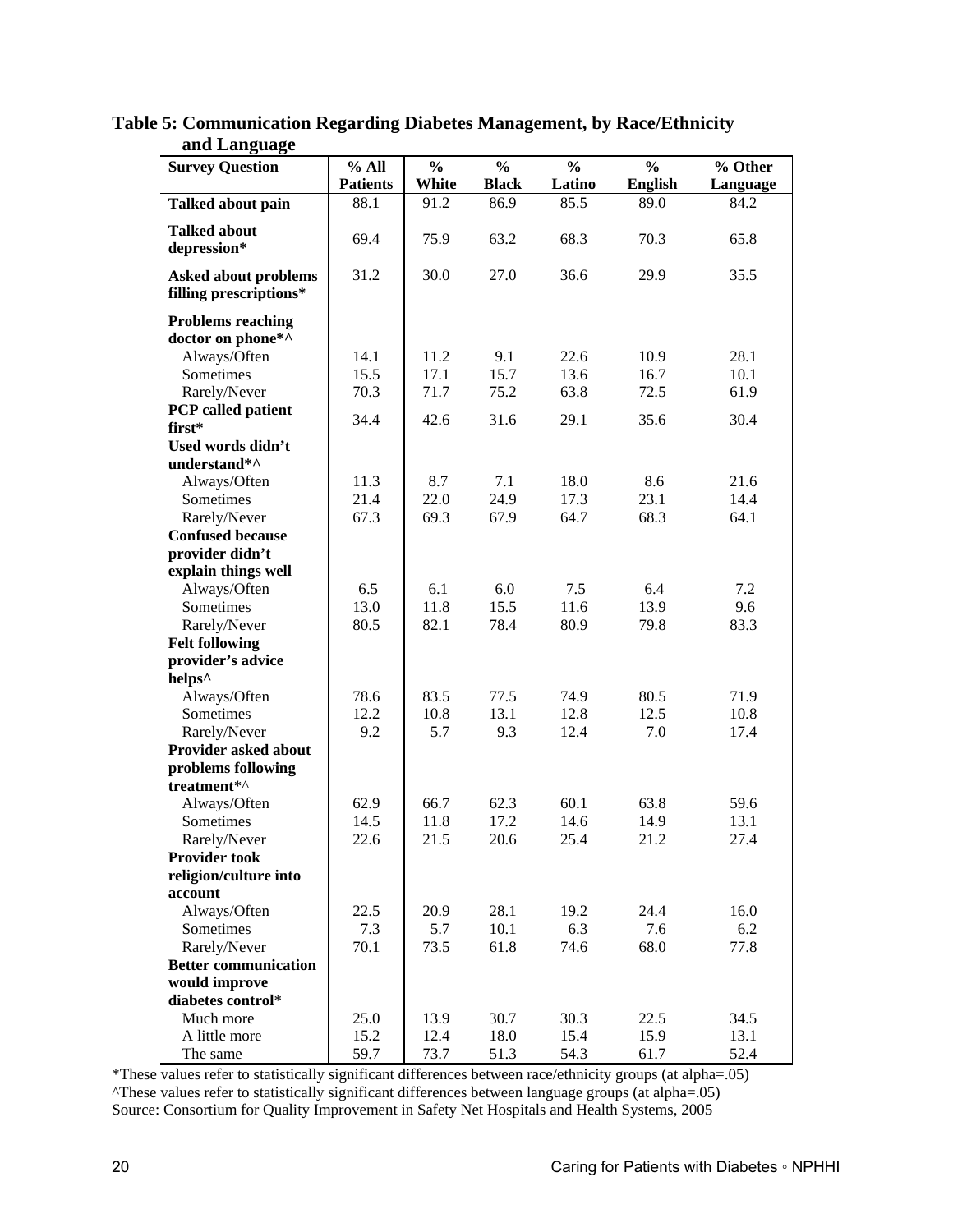#### **Health Literacy**

A significant group of patients in the Consortium hospitals reported problems with health literacy. One-quarter (25.5 percent) of respondents indicated that they always or often needed help reading materials that they received from the hospital. Affirmative responses to this particular survey question, which has been validated in other surveys, serves as a marker for low health literacy.<sup>21</sup> About 7.5 percent of respondents reported always or often having problems understanding labels and instructions, and about one in 10 (9.9 percent) reported always or often having problems learning about diabetes because of difficulty understanding written information. Also, one-quarter (24.9 percent) of patients reported low levels of confidence in filling out hospital forms by themselves.

Latino patients were much more likely to report difficulties involving health literacy than other survey respondents (see Figure 1). They also were much more likely to indicate problems learning about diabetes because of written information and needing help reading materials. Latino respondents were also more likely to say they experienced problems understanding labels and instructions. Black respondents were less likely to report high levels of confidence in filling out medical forms by themselves than other respondents.

 $\overline{a}$ 

 $21$  Chew, et al. According to the study, "low literacy" refers to patients that answered that they "always" or "often" needed help reading hospital materials (see Figure 1 and Table 6).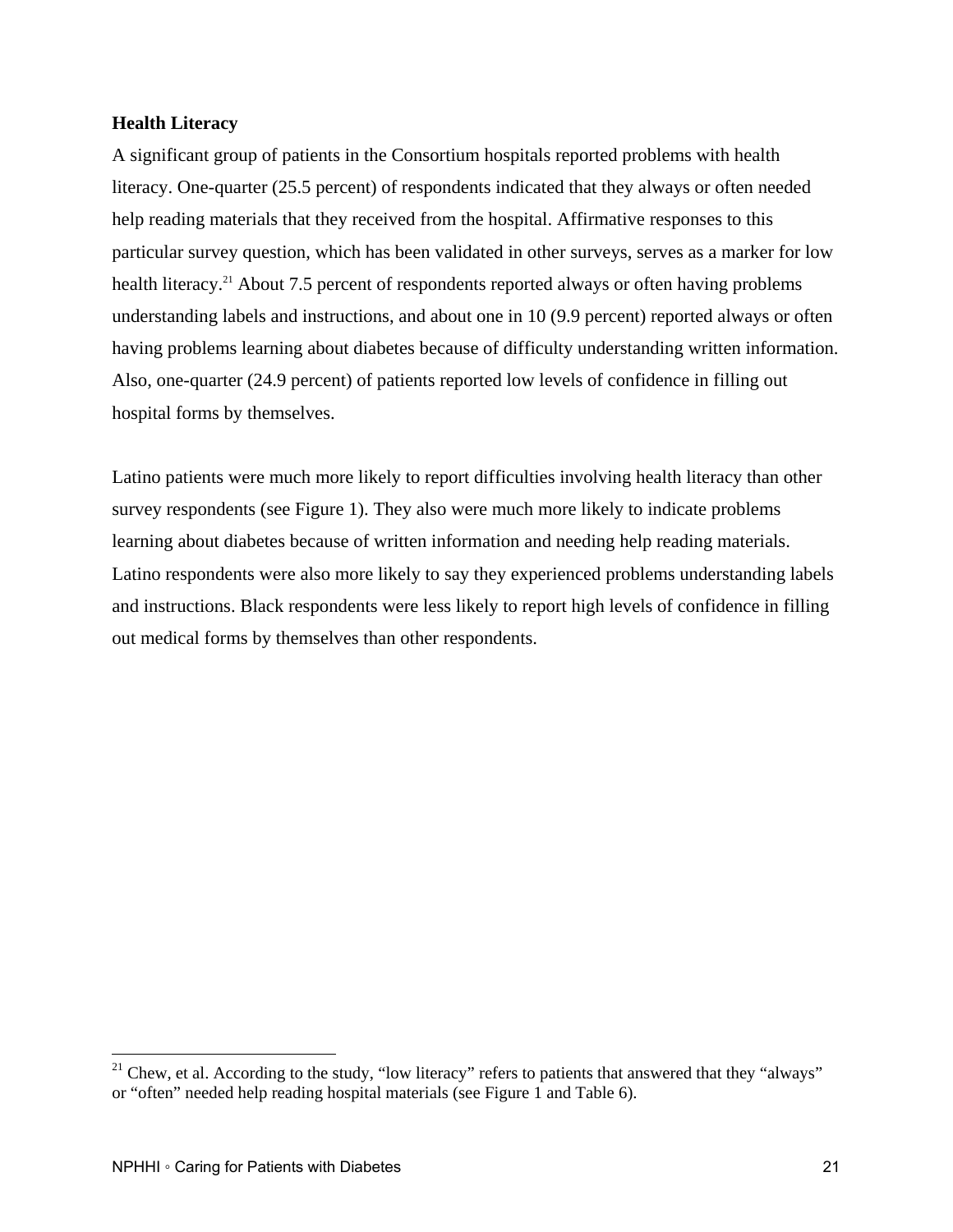

# Figure 1: Health Literacy, by Race/Ethnicity

Source: Consortium for Quality Improvement in Safety Net Hospitals and Health Systems, 2005.

\*These values indicate statistically significant differences between groups (at alpha=.05)

As can be seen in Table 6, patients with low literacy (as measured by the need for help in reading hospital materials) reported significantly more problems reaching their doctor on the phone. They also were more likely to report that their provider used words they did not understand. There were no significant differences in other measures of communication regarding diabetes management between patients with low literacy levels and other patients. Even with differences between patients with low literacy levels and other patients, across the board, significant numbers of patients reported difficulty understanding basic instructions related to management of diabetes. Concerns about health literacy should be integrated into the general practice of managing care of patients with diabetes in safety net hospitals.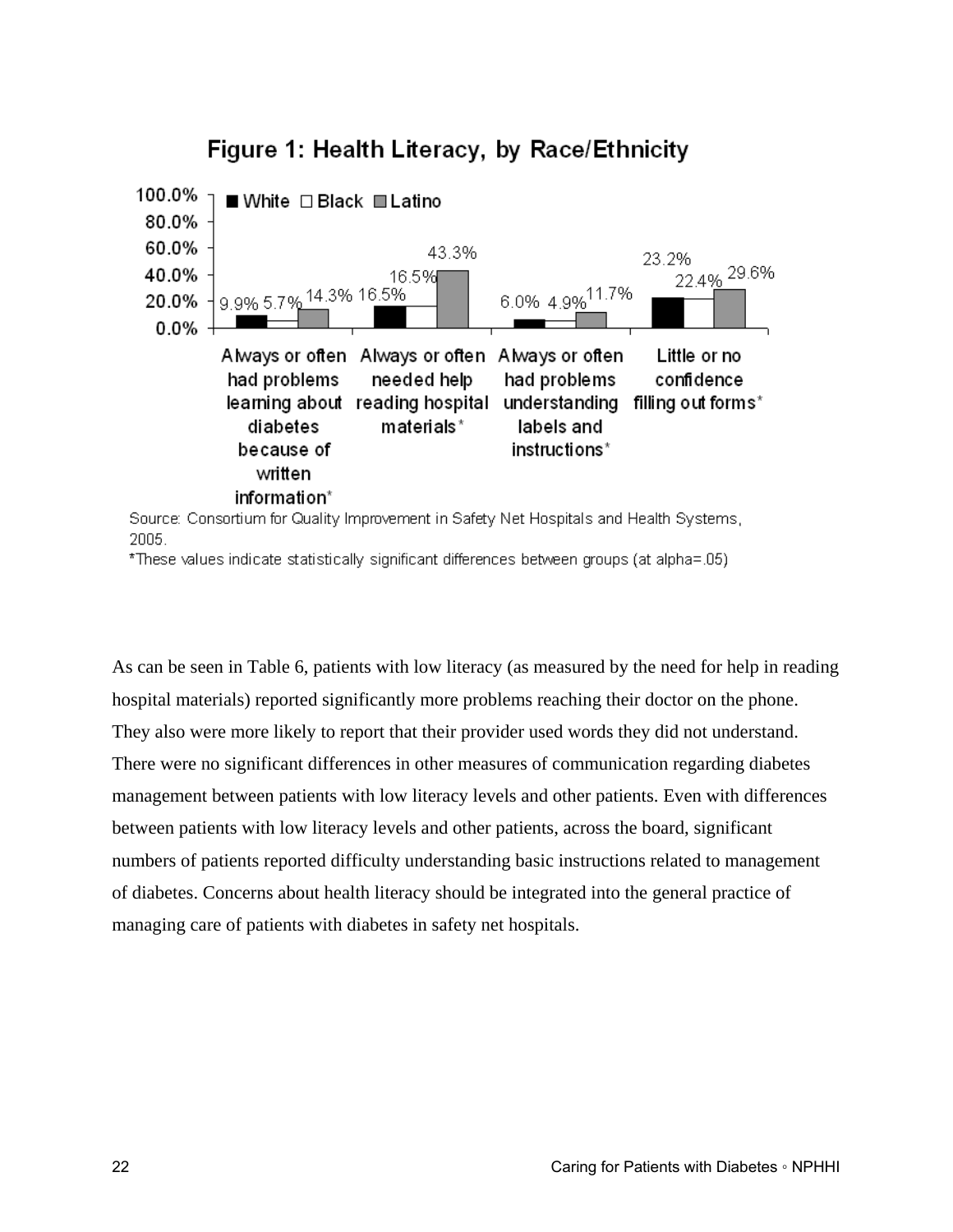|                                                      | $%$ Low<br><b>Literacy</b> | % Other<br>Literacy<br><b>Levels</b> | % All<br><b>Patients</b> |
|------------------------------------------------------|----------------------------|--------------------------------------|--------------------------|
| <b>Talked about pain</b>                             | 83.7                       | 89.5                                 | 88.1                     |
| <b>Talked about depression</b>                       | 73.2                       | 68.0                                 | 69.4                     |
| <b>Asked about problems filling</b><br>prescriptions | 36.6                       | 29.3                                 | 31.2                     |
| Problems reaching doctor on phone*                   |                            |                                      |                          |
| Always/Often                                         | 20.3                       | 12.1                                 | 14.1                     |
| Sometimes                                            | 11.8                       | 16.8                                 | 15.5                     |
| Rarely/Never                                         | 67.9                       | 71.1                                 | 70.3                     |
| <b>PCP</b> called patient first                      | 36.0                       | 33.9                                 | 34.4                     |
| Used words didn't understand*                        |                            |                                      |                          |
| Always/Often                                         | 20.2                       | 8.3                                  | 11.3                     |
| Sometimes                                            | 18.7                       | 22.3                                 | 21.4                     |
| Rarely/Never                                         | 61.1                       | 69.4                                 | 67.3                     |
| Confused because provider didn't                     |                            |                                      |                          |
| explain things well                                  |                            |                                      |                          |
| Always/Often                                         | 8.4                        | 7.9                                  | 6.5                      |
| Sometimes                                            | 14.4                       | 12.5                                 | 13.0                     |
| Rarely/Never                                         | 77.2                       | 81.5                                 | 80.5                     |
| Felt following provider's advice helps               |                            |                                      |                          |
| Always/Often                                         | 79.7                       | 78.2                                 | 78.6                     |
| Sometimes                                            | 11.4                       | 12.5                                 | 12.2                     |
| Rarely/Never                                         | 8.9                        | 9.3                                  | 9.2                      |
| Provider asked about problems                        |                            |                                      |                          |
| following the recommended treatment                  |                            |                                      |                          |
| Always/Often                                         | 66.2                       | 61.9                                 | 62.9                     |
| Sometimes                                            | 12.9                       | 15.1                                 | 14.5                     |
| Rarely/Never                                         | 20.9                       | 23.1                                 | 22.6                     |
| Provider took religion/culture into<br>account       |                            |                                      |                          |
| Always/Often                                         | 20.0                       | 23.4                                 | 22.5                     |
| Sometimes                                            | 5.9                        | 7.8                                  | 7.3                      |
| Rarely/Never                                         | 74.0                       | 68.8                                 | 70.1                     |
| <b>Better communication would improve</b>            |                            |                                      |                          |
| diabetes control                                     |                            |                                      |                          |
| Much more                                            | 27.9                       | 24.1                                 | 25.0                     |
| A little more                                        | 15.9                       | 15.0                                 | 15.2                     |
| The same                                             | 56.2                       | 60.9                                 | 59.7                     |

# **Table 6: Communication Regarding Diabetes Self-Management, by Literacy Level^**

^Respondents with low literacy include those who indicated that they "always" or "often" needed help reading hospital materials.

\*These values refer to statistically significant differences between groups (at alpha=.05)

Source: Consortium for Quality Improvement in Safety Net Hospitals and Health Systems, 2005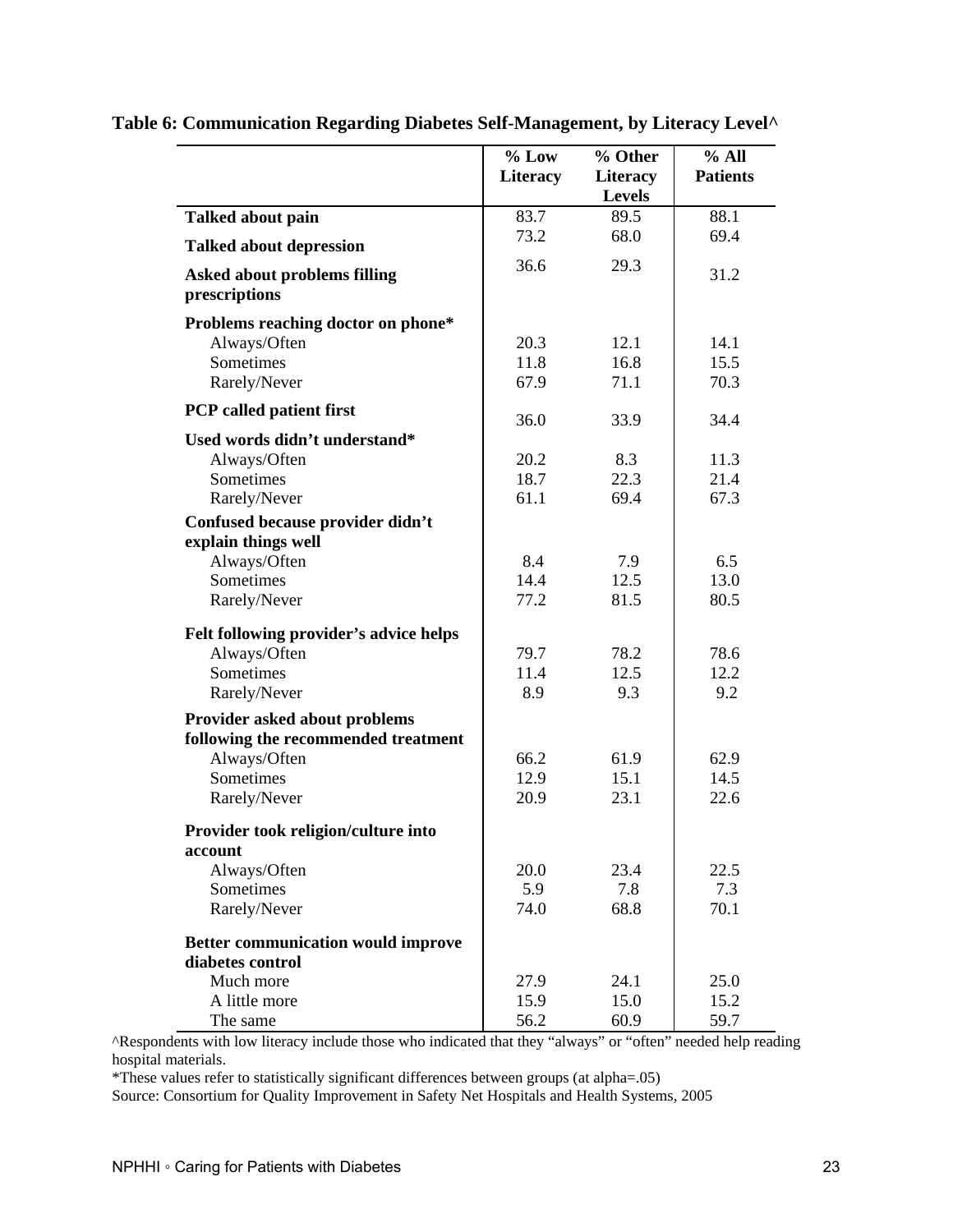#### **Patient Self-Management**

Patients were asked to rate how much difficulty they had following their providers' recommendations and self-management protocols. Over two-thirds of patients (66.5 percent) reported that their provider explained "very well" the importance of following treatment aspects and self-care activities such as exercising, diet, checking blood sugar and checking feet conditions, and keeping one's heart healthy (see Table 7). Most patients also reported clear communication with their providers, with 83.9 percent reporting that their provider always or often explained clearly how to take medications. Patients reported the least difficulty with following recommendations for taking medications, checking feet for wounds or sores, and checking blood sugar; they reported more difficulty with following recommended exercise and diet plans.

|                                               | % White | % Black | % Latino | % Overall |
|-----------------------------------------------|---------|---------|----------|-----------|
| <b>Explained importance of exercise</b>       |         |         |          |           |
| Very well/well                                | 85.6    | 88.2    | 90.3     | 88.0      |
| Not so well                                   | 6.5     | 5.3     | 4.1      | 5.3       |
| Not at all                                    | 8.0     | 6.5     | 5.6      | 6.7       |
| <b>Explained importance of diet</b>           |         |         |          |           |
| Very well/well                                | 92.3    | 93.3    | 91.7     | 92.5      |
| Not so well                                   | 3.8     | 3.0     | 5.6      | 4.1       |
| Not at all                                    | 3.8     | 3.8     | 2.6      | 3.4       |
| <b>Explained importance of checking blood</b> |         |         |          |           |
| sugar                                         |         |         |          |           |
| Very well/well                                | 92.3    | 96.6    | 95.4     | 94.8      |
| Not so well                                   | 4.6     | 1.9     | 2.6      | 3.0       |
| Not at all                                    | 3.1     | 1.5     | 1.9      | 2.2       |
| <b>Explained importance of checking feet</b>  |         |         |          |           |
| Very well/well                                | 89.1    | 92.1    | 86.1     | 89.1      |
| Not so well                                   | 5.4     | 3.8     | 5.6      | 4.9       |
| Not at all                                    | 5.4     | 4.2     | 8.3      | 6.0       |
| <b>Explained importance of keeping heart</b>  |         |         |          |           |
| healthy                                       |         |         |          |           |
| Very well/well                                | 89.7    | 91.7    | 87.3     | 89.6      |
| Not so well                                   | 4.6     | 3.8     | 5.6      | 4.7       |
| Not at all                                    | 5.7     | 4.5     | 7.1      | 5.8       |
| Clearly explained how to take medications*    |         |         |          |           |
| Always/Often                                  | 83.9    | 87.5    | 80.3     | 83.9      |
| Sometimes                                     | 6.9     | 8.3     | 8.3      | 7.8       |
| Rarely/Never                                  | 9.2     | 4.1     | 11.4     | 8.2       |

**Table 7: Provider Communication for Patient Self-Management, by Race/Ethnicity** 

\*These values refer to statistically significant differences between groups (at alpha=.05)

Source: Consortium for Quality Improvement in Safety Net Hospitals and Health Systems, 2005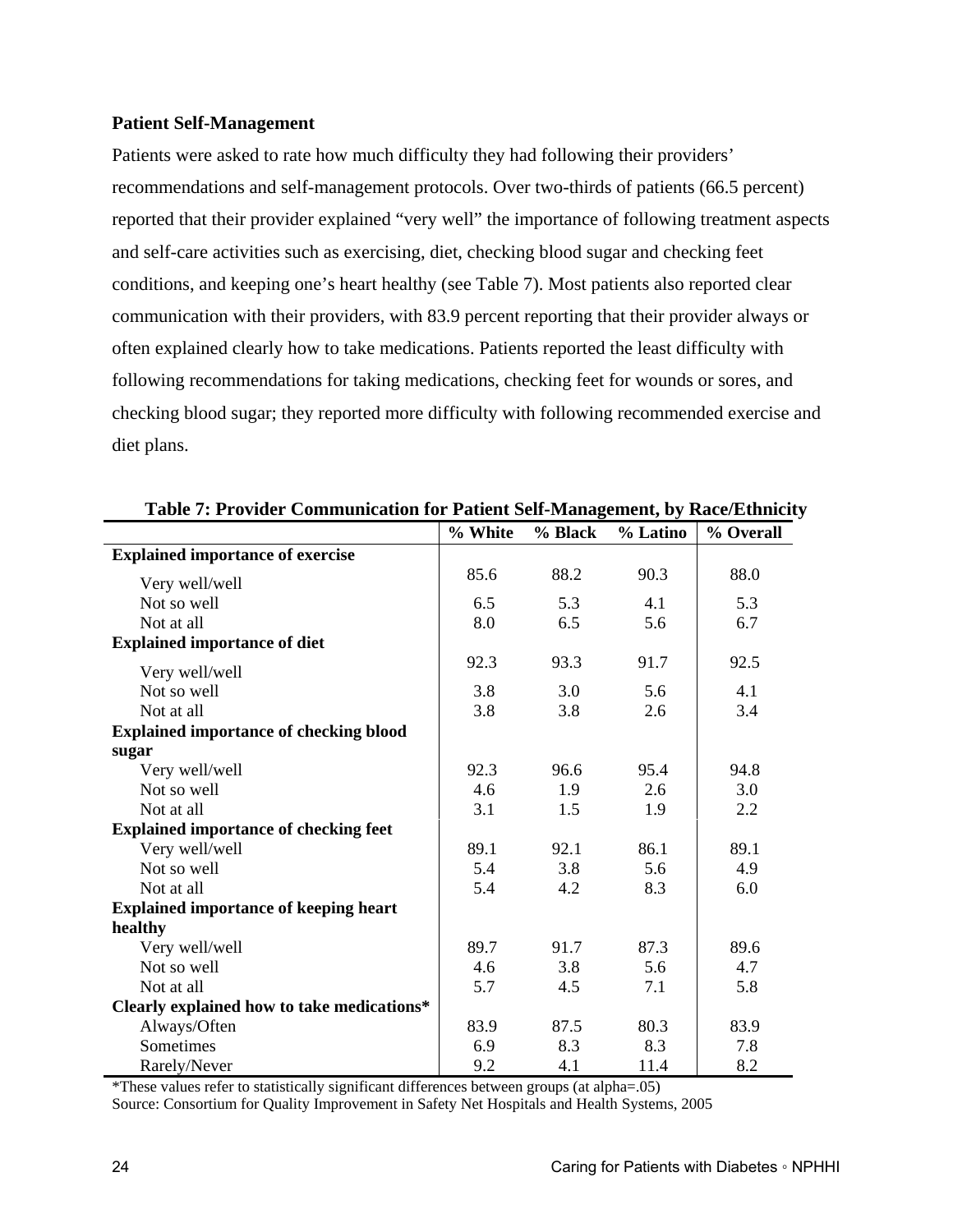Respondents indicated an interest in alternative methods of communication with their providers, including non-traditional methods of learning about diabetes and their health. Forty-three percent of patients were interested in receiving group health care with other diabetes patients, and 32.3 percent said they would be interested in communicating with their provider about their health via computer or the Internet.<sup>22</sup> Over half (59.4 percent) also expressed interest in receiving regular phone calls from their provider to check in with them about their health. In particular, black and Latino patients were more likely to express an interest in group health care (49.4 percent and 46.6 percent respectively compared to 33.3 percent of white patients) as well as in receiving regular phone calls from their providers (65.2 percent and 69.3 percent respectively compared to 43.8 percent of white patients). Among respondents, black patients were most interested in communicating with providers via computer or the Internet (41.2 percent compared to 23.1 percent of Latino patients and 32.7 percent of white patients).

1

 $22$  This number may underestimate interest in Internet communications; Consortium hospital systems anecdotally reported that patients frequently do not realize that Internet is free at many public libraries.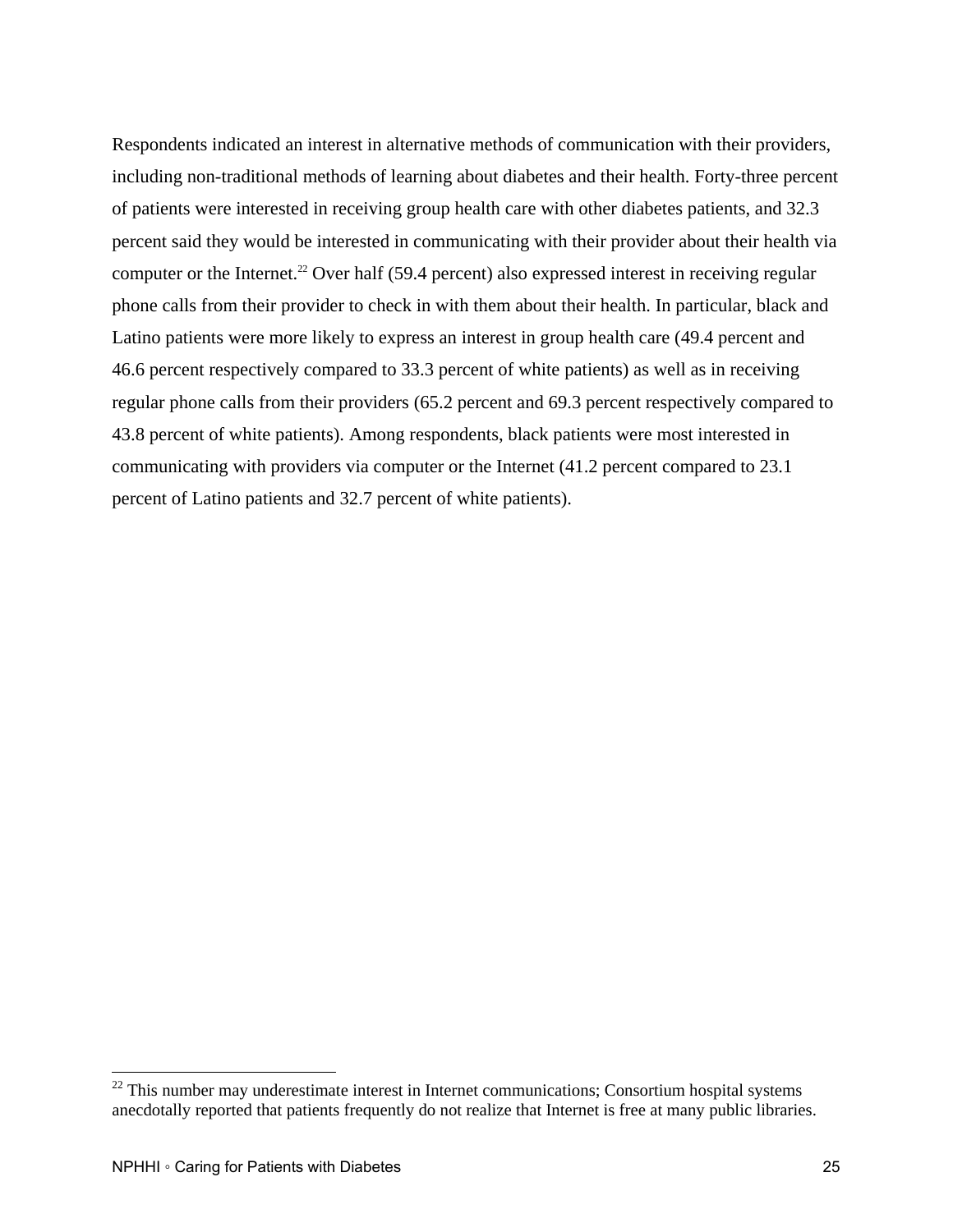# **Conclusion: Key Findings and Recommendations**

The Consortium project was the first initiative of its kind to bring a group of safety net hospital systems together to examine quality of care provided for diabetes patients. The work of the *Consortium for Quality Improvement in Safety Net Hospitals and Health System*s underscores the critical role that safety net hospital systems play in delivering high-quality diabetes care to a patient population that is primarily low income, ethnically and racially diverse, and has high rates of literacy problems. The study signals the need for comprehensive programs to support the care of vulnerable patients with chronic conditions and highlights areas for improved communication between providers and patients. Project outcomes can be summarized around several major findings:

- Although Consortium members care for large numbers of patients with diabetes who are racially and ethnically diverse, low income or uninsured, and often with limited English or literacy proficiency, the study found few significant differences among racial groups regarding assessment of health status and access to care.
- Despite programs at safety net hospitals to increase access to care for patients, uninsured patients continue to report poorer control of their diabetes and disparities in access to care. Compared to patients with any insurance coverage, fewer uninsured patients reported having a primary care provider and more reported skipping medications due to cost.
- Up to one-third of the patients at Consortium hospital systems reported having languages other than English as their primary language, and one-quarter reported having health literacy problems. Patients commonly reported problems understanding basic instructions involved in diabetes management. Safety net hospital systems are continually challenged to provide culturally and linguistically appropriate services for their diverse populations. Appropriate provider-patient communication becomes a particularly salient issue for patients with chronic illnesses like diabetes that require selfmanagement and understanding of providers' instructions. More research is necessary to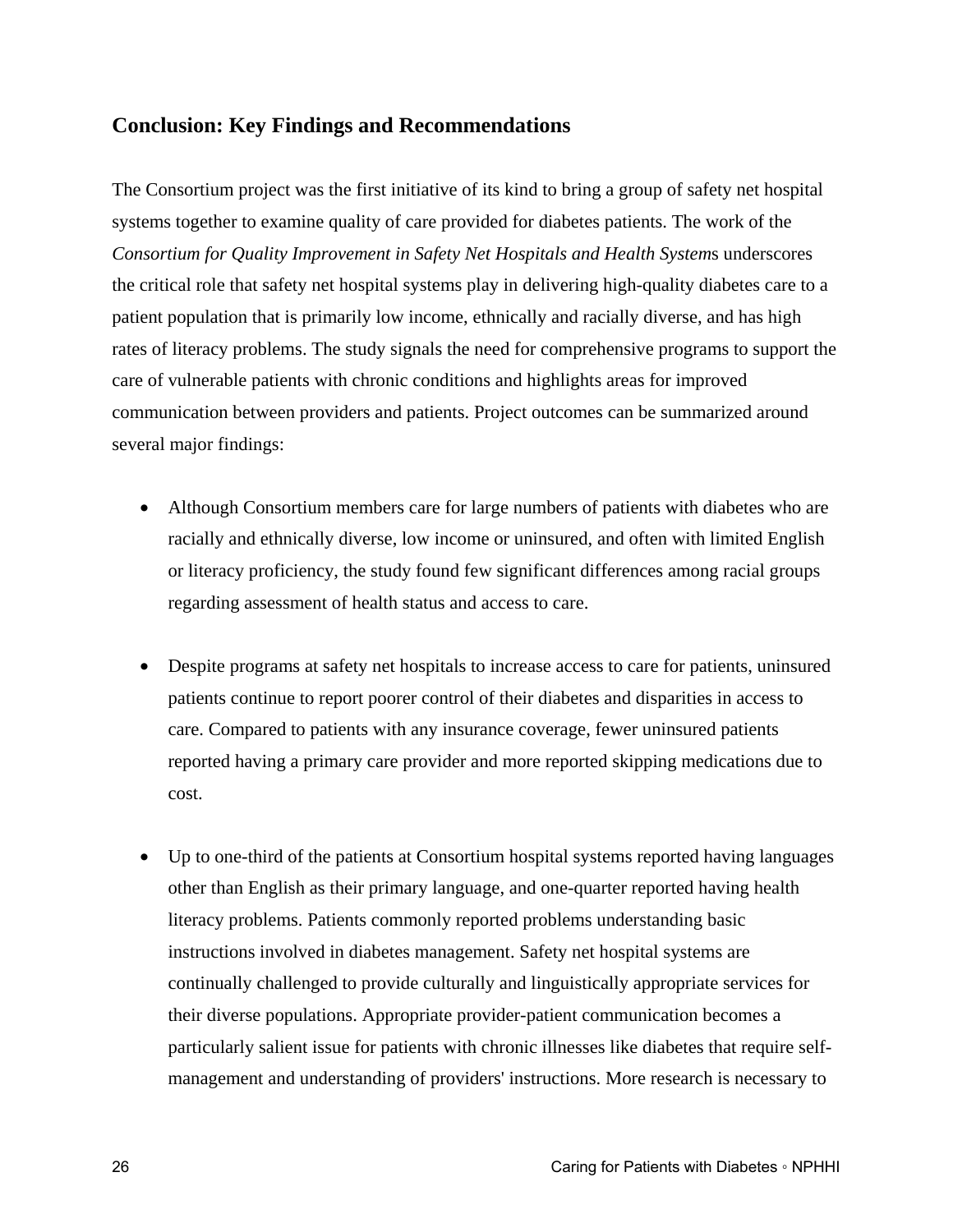understand the cultural and linguistic needs of various patient populations and to design targeted programs that address these needs in the context of comprehensive care management.

- The NPHHI study revealed the importance of providing comprehensive care that draws on relevant health professionals in the management of chronic illness. Diabetes teams should be expanded to include health care professionals and social workers able to address the variety of factors that affect diabetes care for low-income and minority patients. Much more work is necessary to develop comprehensive, tailored diabetes management programs that take into account literacy, language, and co-morbidities.
- The study identified several key areas for improvement in care for patients with diabetes in safety net hospitals, specifically around patient-provider communication. In general, survey respondents reported few problems with the care they received and their communication with providers, but not consistently across race and ethnicity. A sizable group of patients (one-quarter or more) reported having difficulty understanding their providers' use of medical terminology, identified a need for improved communication, or noted the providers' failure to take into account the patient's religion or culture.
- Although patients generally identified few problems with the care they received, a remarkably high proportion of survey respondents indicated they were in fair or poor health and/or had pain that interfered with their ability to exercise. In part, this is a reflection of the experiences of patient populations in safety net hospital systems, who tend to suffer from co-morbidities such as heart disease and depression.